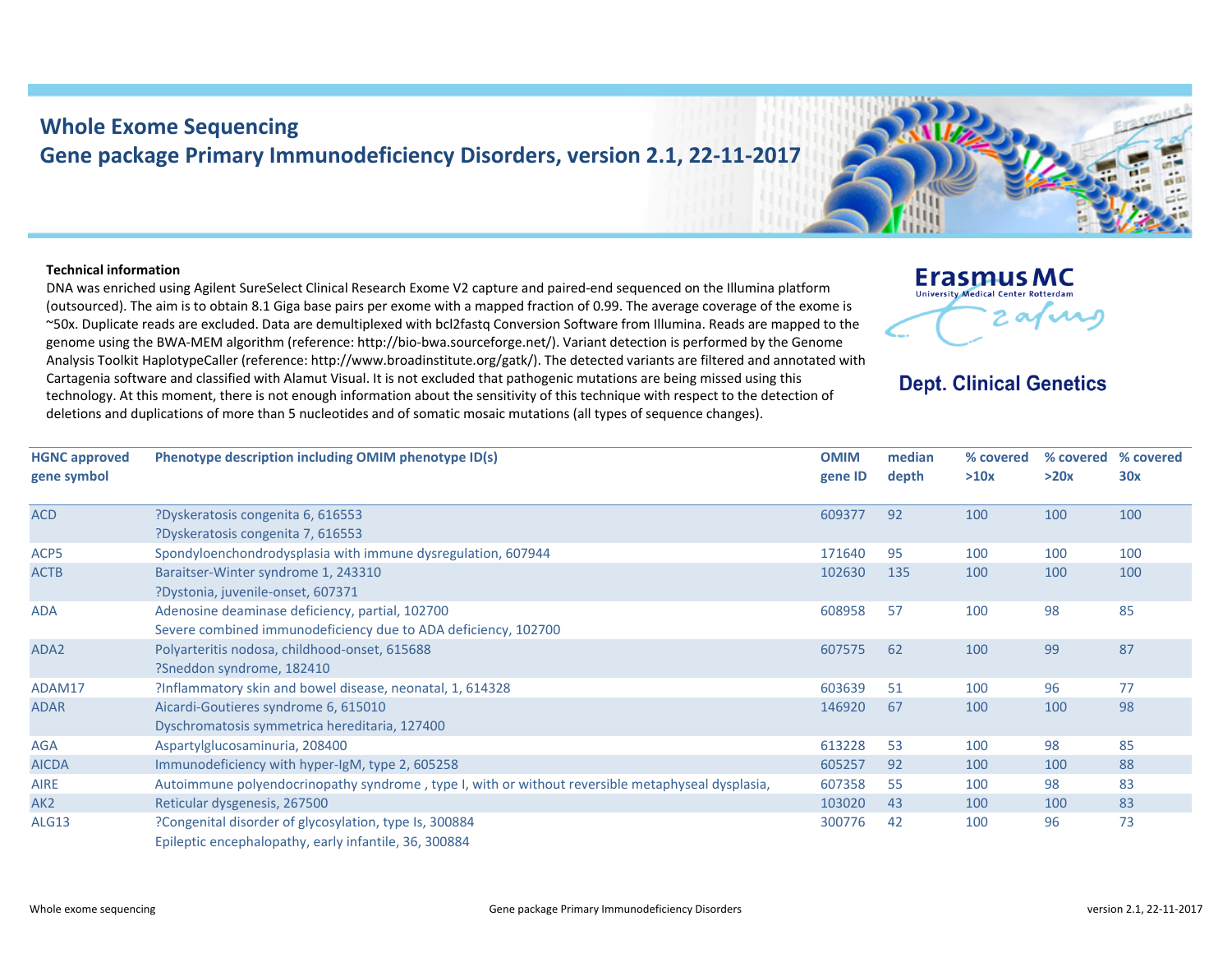| <b>HGNC approved</b> | Phenotype description including OMIM phenotype ID(s)                | <b>OMIM</b> | median | % covered | % covered % covered |     |
|----------------------|---------------------------------------------------------------------|-------------|--------|-----------|---------------------|-----|
| gene symbol          |                                                                     | gene ID     | depth  | >10x      | >20x                | 30x |
|                      |                                                                     |             |        |           |                     |     |
| AP3B1                | Hermansky-Pudlak syndrome 2, 608233                                 | 603401      | 50     | 100       | 95                  | 71  |
| AP4E1                | Spastic paraplegia 51, 613744                                       | 607244      | 50     | 100       | 99                  | 87  |
|                      | Stuttering, familial persistent, 1, 184450                          |             |        |           |                     |     |
| <b>APOB</b>          | Hypercholesterolemia, due to ligand-defective apo B, 144010         | 107730      | 115    | 100       | 100                 | 99  |
|                      | Hypobetalipoproteinemia, 615558                                     |             |        |           |                     |     |
| APOL1                | {End-stage renal disease, nondiabetic, susceptibility to}, 612551   | 603743      | 79     | 100       | 100                 | 100 |
|                      | {Glomerulosclerosis, focal segmental, 4, susceptibility to}, 612551 |             |        |           |                     |     |
| <b>ARX</b>           | Epileptic encephalopathy, early infantile, 1, 308350                | 300382      | 42     | 89        | 80                  | 65  |
|                      | Hydranencephaly with abnormal genitalia, 300215                     |             |        |           |                     |     |
|                      | Lissencephaly 2, 300215                                             |             |        |           |                     |     |
|                      | Mental retardation 29 and others, 300419                            |             |        |           |                     |     |
|                      | Partington syndrome, 309510                                         |             |        |           |                     |     |
|                      | Proud syndrome, 300004                                              |             |        |           |                     |     |
| <b>ATM</b>           | Ataxia-telangiectasia, 208900                                       | 607585      | 55     | 100       | 97                  | 83  |
|                      | {Breast cancer, susceptibility to}, 114480                          |             |        |           |                     |     |
|                      | Lymphoma, B-cell non-Hodgkin, somatic                               |             |        |           |                     |     |
|                      | Lymphoma, mantle cell, somatic                                      |             |        |           |                     |     |
|                      | T-cell prolymphocytic leukemia, somatic                             |             |        |           |                     |     |
| ATP2A2               | Acrokeratosis verruciformis, 101900                                 | 108740      | 67     | 100       | 100                 | 98  |
|                      | Darier disease, 124200                                              |             |        |           |                     |     |
| B <sub>2</sub> M     | ?Amyloidosis, familial visceral, 105200                             | 109700      | 62     | 100       | 100                 | 100 |
|                      | Immunodeficiency 43, 241600                                         |             |        |           |                     |     |
| <b>BCL10</b>         | ?Immunodeficiency 37, 616098                                        | 603517      | 57     | 100       | 100                 | 89  |
|                      | Lymphoma, MALT, somatic, 137245                                     |             |        |           |                     |     |
|                      | {Lymphoma, follicular, somatic}, 605027                             |             |        |           |                     |     |
|                      | {Male germ cell tumor, somatic},, 273300                            |             |        |           |                     |     |
|                      | {Mesothelioma, somatic}, 156240                                     |             |        |           |                     |     |
|                      | {Sezary syndrome, somatic}                                          |             |        |           |                     |     |
| <b>BLM</b>           | Bloom syndrome, 210900                                              | 604610      | 62     | 100       | 98                  | 90  |
| <b>BLNK</b>          | Agammaglobulinemia 4, 613502                                        | 604515      | 41     | 100       | 96                  | 71  |
| BLOC1S6              | Hermansky-pudlak syndrome 9, 614171                                 | 604310      | 36     | 100       | 92                  | 61  |
| <b>BTK</b>           | Agammaglobulinemia and isolated hormone deficiency, 307200          | 300300      | 41     | 100       | 91                  | 64  |
|                      | Agammaglobulinemia 1, 300755                                        |             |        |           |                     |     |
| <b>BTLA</b>          | No OMIM phenotype                                                   | 607925      | 42     | 100       | 95                  | 78  |
| C <sub>1</sub> QA    | C1q deficiency, 613652                                              | 120550      | 97     | 100       | 100                 | 100 |
| C <sub>1QB</sub>     | C1q deficiency, 613652                                              | 120570      | 85     | 100       | 100                 | 96  |
| C <sub>1</sub> QC    | C1q deficiency, 613652                                              | 120575      | 99     | 100       | 100                 | 100 |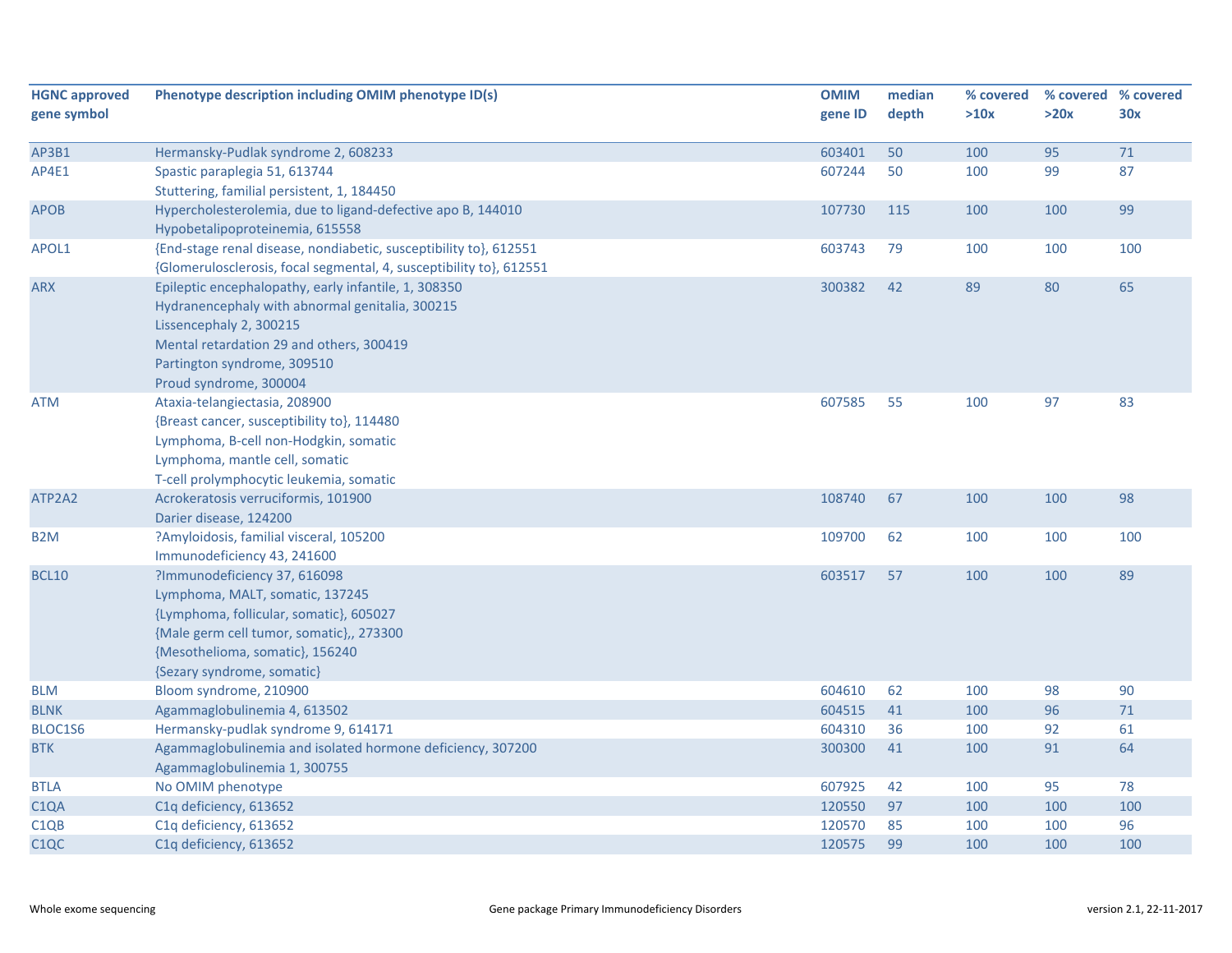| <b>HGNC approved</b> | Phenotype description including OMIM phenotype ID(s)                                   | <b>OMIM</b> | median           | % covered | % covered % covered |     |
|----------------------|----------------------------------------------------------------------------------------|-------------|------------------|-----------|---------------------|-----|
| gene symbol          |                                                                                        | gene ID     | depth            | >10x      | >20x                | 30x |
|                      |                                                                                        |             |                  |           |                     |     |
| C1S                  | C1s deficiency, 613783                                                                 | 120580      | 69               | 100       | 100                 | 95  |
|                      | Ehlers-Danlos syndrome, periodontal type, 2, 617174                                    |             |                  |           |                     |     |
| C <sub>2</sub>       | C2 deficiency, 217000                                                                  | 613927      | 74               | 100       | 100                 | 98  |
|                      | {Macular degeneration, age-related, 14, reduced risk of}, 615489                       |             |                  |           |                     |     |
| C <sub>3</sub>       | C3 deficiency, 613779                                                                  | 120700      | 80               | 100       | 100                 | 98  |
|                      | {Hemolytic uremic syndrome, atypical, susceptibility to, 5}, 612925                    |             |                  |           |                     |     |
|                      | {Macular degeneration, age-related, 9}, 611378                                         |             |                  |           |                     |     |
| C <sub>4</sub> A     | [Blood group, Rodgers], 614374                                                         | 120810      | 228              | 100       | 100                 | 99  |
|                      | C4a deficiency, 614380                                                                 |             |                  |           |                     |     |
| C4B                  | C4B deficiency, 614379                                                                 | 120820      | 215              | 100       | 100                 | 100 |
| C <sub>5</sub>       | C5 deficiency, 609536                                                                  | 120900      | 52               | 100       | 97                  | 85  |
|                      | [Eculizumab, poor response to], 615749                                                 |             |                  |           |                     |     |
| C <sub>6</sub>       | C6 deficiency, 612446                                                                  | 217050      | 46               | 100       | 97                  | 82  |
|                      | Combined C6/C7 deficiency                                                              |             |                  |           |                     |     |
| C7                   | C7 deficiency, 610102                                                                  | 217070      | 57               | 100       | 99                  | 90  |
| C8A                  | C8 deficiency, type I, 613790                                                          | 120950      | 51               | 100       | 99                  | 89  |
| C8 <sub>B</sub>      | C8 deficiency, type II, 613789                                                         | 120960      | 69               | 100       | 100                 | 95  |
| C8G                  | No OMIM phenotype                                                                      | 120930      | 93               | 100       | 100                 | 100 |
| C9                   | C9 deficiency, 613825                                                                  | 120940      | 52               | 100       | 100                 | 95  |
|                      | {Macular degeneration, age-related, 15, susceptibility to}, 615591                     |             |                  |           |                     |     |
| C9orf142             | No OMIM phenotype                                                                      | 616315      | 75               | 100       | 100                 | 98  |
| CARD11               | B-cell expansion with NFKB and T-cell anergy, 616452                                   | 607210      | 68               | 100       | 99                  | 94  |
|                      | Immunodeficiency 11, 615206                                                            |             |                  |           |                     |     |
| CARD14               | Pityriasis rubra pilaris, 173200                                                       | 607211      | 71               | 100       | 100                 | 98  |
|                      | Psoriasis 2, 602723                                                                    |             |                  |           |                     |     |
| CARD9                | Candidiasis, familial, 2, 212050                                                       | 607212      | 67               | 100       | 100                 | 98  |
| <b>CARMIL2</b>       | No OMIM phenotype                                                                      | 610859      | 76               | 98        | 95                  | 92  |
| CASP10               | Autoimmune lymphoproliferative syndrome, type II, 603909                               | 601762      | 53               | 100       | 100                 | 90  |
|                      | Gastric cancer, somatic, 613659                                                        |             |                  |           |                     |     |
|                      | Lymphoma, non-Hodgkin, somatic, 605027                                                 |             |                  |           |                     |     |
| CASP8                | ?Autoimmune lymphoproliferative syndrome, type IIB, 607271                             | 601763      | 65               | 100       | 100                 | 90  |
|                      | {Breast cancer, protection against}, 114480                                            |             |                  |           |                     |     |
|                      | Hepatocellular carcinoma, somatic, 114550                                              |             |                  |           |                     |     |
|                      | {Lung cancer, protection against}, 211980                                              |             |                  |           |                     |     |
| CAVIN1               | Lipodystrophy, congenital generalized, type 4, 613327                                  | 603198      | No coverage data |           |                     |     |
| <b>CBL</b>           | ?Juvenile myelomonocytic leukemia, 607785                                              | 165360      | 54               | 100       | 100                 | 97  |
|                      | Noonan syndrome-like disorder with or without juvenile myelomonocytic leukemia, 613563 |             |                  |           |                     |     |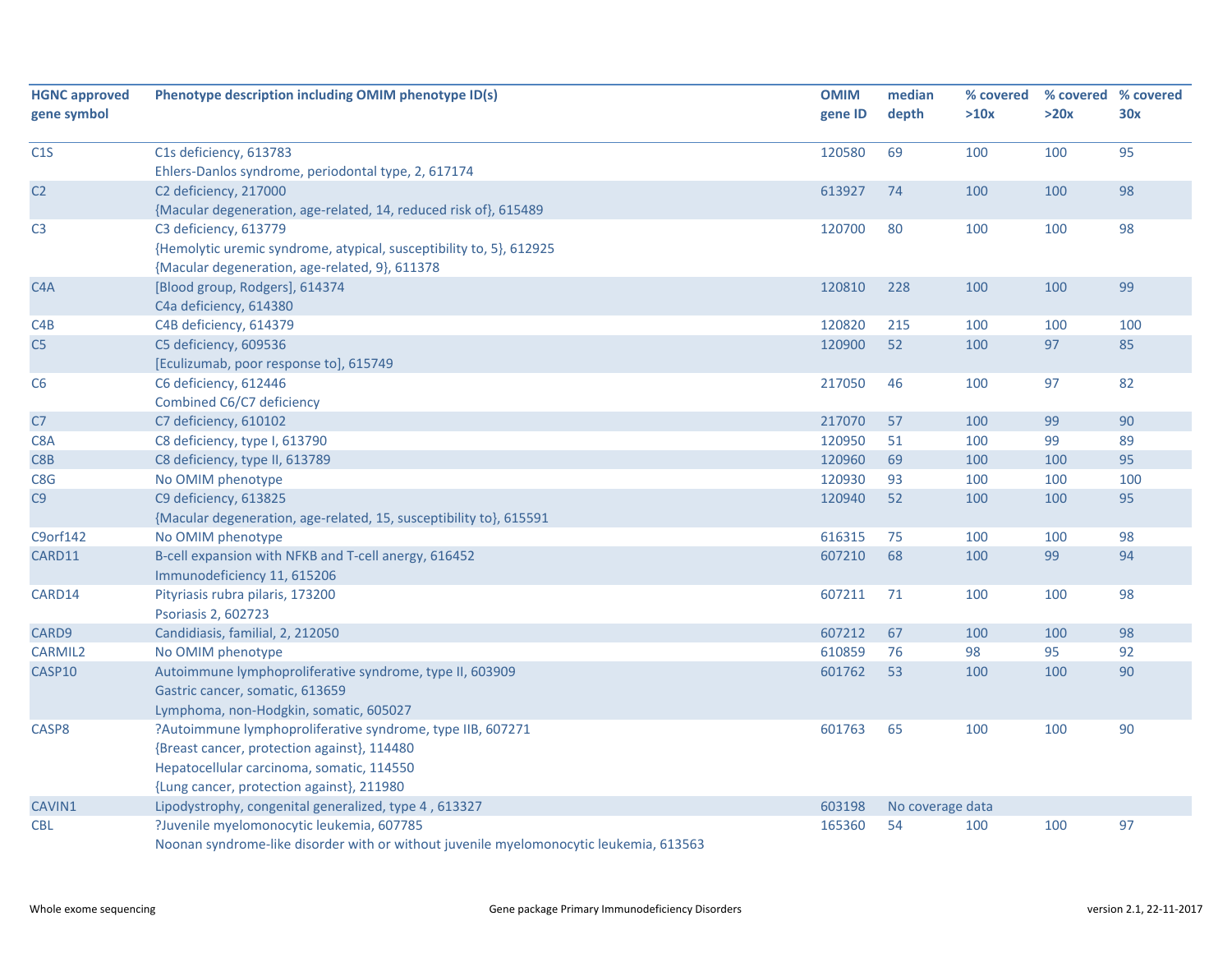| <b>HGNC approved</b> | Phenotype description including OMIM phenotype ID(s)                                    | <b>OMIM</b> | median | % covered |      | % covered % covered |
|----------------------|-----------------------------------------------------------------------------------------|-------------|--------|-----------|------|---------------------|
| gene symbol          |                                                                                         | gene ID     | depth  | >10x      | >20x | 30x                 |
|                      |                                                                                         |             |        |           |      |                     |
| CCBE1                | Hennekam lymphangiectasia-lymphedema syndrome 1, 235510                                 | 612753      | 58     | 100       | 98   | 90                  |
| <b>CD19</b>          | Immunodeficiency, common variable, 3, 613493                                            | 107265      | 73     | 100       | 100  | 100                 |
| <b>CD247</b>         | ?Immunodeficiency 25, 610163                                                            | 186780      | 50     | 100       | 99   | 85                  |
| <b>CD27</b>          | Lymphoproliferative syndrome 2, 615122                                                  | 186711      | 60     | 100       | 100  | 100                 |
| CD <sub>3</sub> D    | Immunodeficiency 19, 615617                                                             | 186790      | 61     | 100       | 100  | 97                  |
| CD3E                 | Immunodeficiency 18, 615615                                                             | 186830      | 73     | 100       | 100  | 99                  |
|                      | Immunodeficiency 18, SCID variant, 615615                                               |             |        |           |      |                     |
| CD3G                 | Immunodeficiency 17, CD3 gamma deficient, 615607                                        | 186740      | 52     | 100       | 100  | 78                  |
| <b>CD40</b>          | Immunodeficiency with hyper-IgM, type 3, 606843                                         | 109535      | 73     | 100       | 100  | 100                 |
| CD40LG               | Immunodeficiency, with hyper-IgM, 308230                                                | 300386      | 55     | 100       | 100  | 97                  |
| <b>CD46</b>          | {Hemolytic uremic syndrome, atypical, susceptibility to, 2}, 612922                     | 120920      | 65     | 100       | 100  | 90                  |
| <b>CD55</b>          | [Blood group Cromer], 613793                                                            | 125240      | 39     | 89        | 82   | 67                  |
| <b>CD59</b>          | Hemolytic anemia, CD59-mediated, with or without immune-mediated polyneuropathy, 612300 | 107271      | 56     | 100       | 100  | 98                  |
| CD79A                | Agammaglobulinemia 3, 613501                                                            | 112205      | 58     | 100       | 98   | 89                  |
| CD79B                | Agammaglobulinemia 6, 612692                                                            | 147245      | 89     | 100       | 100  | 100                 |
| <b>CD81</b>          | Immunodeficiency, common variable, 6, 613496                                            | 186845      | 83     | 100       | 100  | 97                  |
| CD8A                 | CD8 deficiency, familial, 608957                                                        | 186910      | 65     | 100       | 98   | 91                  |
| CDCA7                | Immunodeficiency-centromeric instability-facial anomalies syndrome 3, 616910            | 609937      | 42     | 100       | 95   | 75                  |
| CDKN2B               | No OMIM phenotype                                                                       | 600431      | 53     | 100       | 100  | 100                 |
| <b>CEBPE</b>         | Specific granule deficiency, 245480                                                     | 600749      | 79     | 100       | 100  | 100                 |
| <b>CFB</b>           | ?Complement factor B deficiency, 615561                                                 | 138470      | 80     | 100       | 100  | 100                 |
|                      | {Hemolytic uremic syndrome, atypical, susceptibility to, 4}, 612924                     |             |        |           |      |                     |
|                      | {Macular degeneration, age-related, 14, reduced risk of}, 615489                        |             |        |           |      |                     |
| <b>CFD</b>           | Complement factor D deficiency, 613912                                                  | 134350      | 53     | 100       | 97   | 85                  |
| <b>CFH</b>           | Basal laminar drusen, 126700                                                            | 134370      | 60     | 100       | 99   | 90                  |
|                      | Complement factor H deficiency, 609814                                                  |             |        |           |      |                     |
|                      | {Hemolytic uremic syndrome, atypical, susceptibility to, 1}, 235400                     |             |        |           |      |                     |
|                      | {Macular degeneration, age-related, 4}, 610698                                          |             |        |           |      |                     |
| CFHR1                | {Hemolytic uremic syndrome, atypical, susceptibility to}, 235400                        | 134371      | 66     | 100       | 98   | 88                  |
|                      | {Macular degeneration, age-related, reduced risk of}, 603075                            |             |        |           |      |                     |
| CFHR2                | No OMIM phenotype                                                                       | 600889      | 47     | 100       | 100  | 90                  |
| CFHR3                | {Hemolytic uremic syndrome, atypical, susceptibility to}, 235400                        | 605336      | 53     | 100       | 93   | 89                  |
|                      | {Macular degeneration, age-related, reduced risk of}, 603075                            |             |        |           |      |                     |
| CFHR4                | No OMIM phenotype                                                                       | 605337      | 53     | 100       | 94   | 81                  |
| CFHR5                | Nephropathy due to CFHR5 deficiency, 614809                                             | 608593      | 59     | 100       | 100  | 91                  |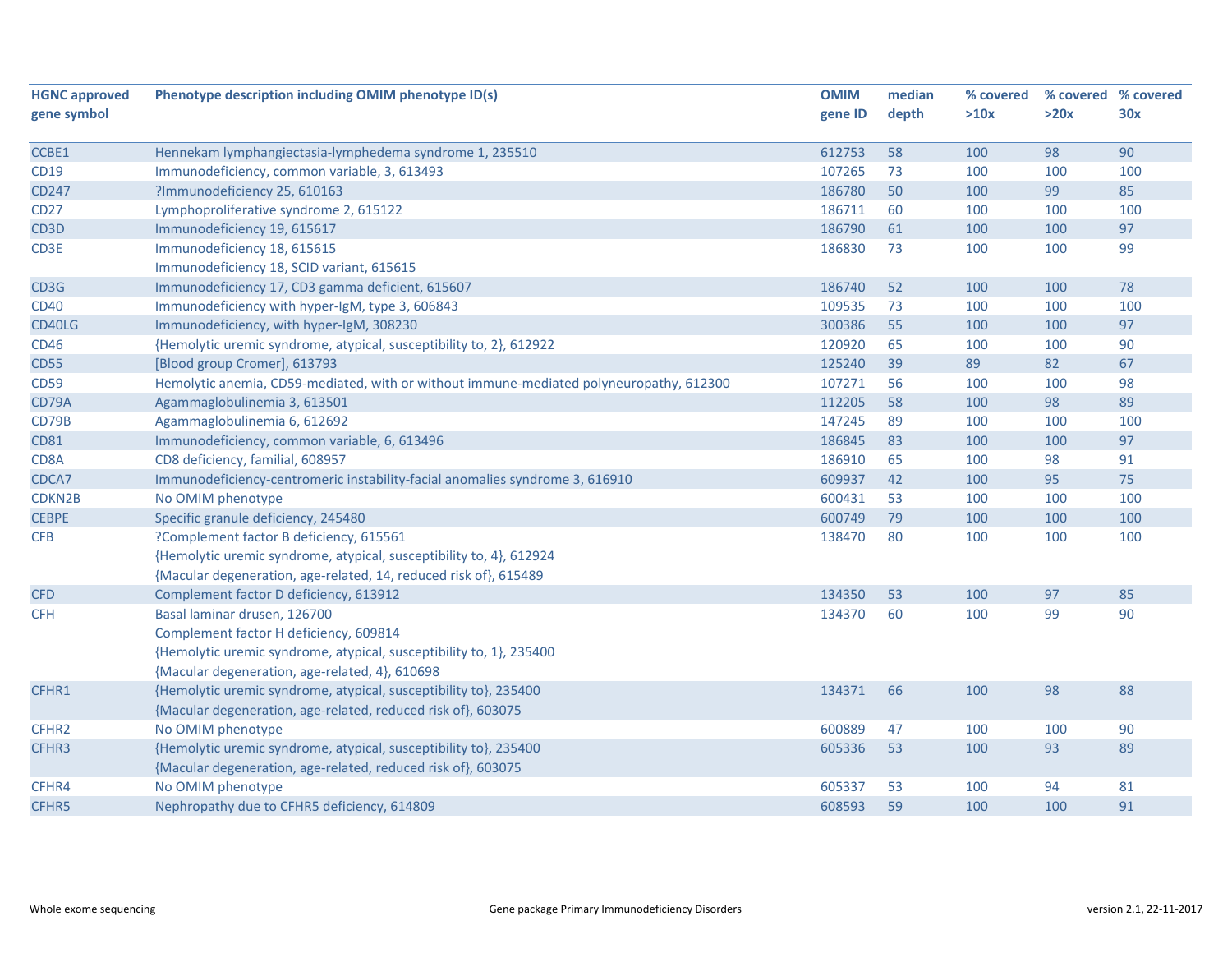| <b>HGNC approved</b> | Phenotype description including OMIM phenotype ID(s)                                                  | <b>OMIM</b> | median | % covered |      | % covered % covered |
|----------------------|-------------------------------------------------------------------------------------------------------|-------------|--------|-----------|------|---------------------|
| gene symbol          |                                                                                                       | gene ID     | depth  | >10x      | >20x | 30x                 |
| <b>CFI</b>           | Complement factor I deficiency, 610984                                                                | 217030      | 50     | 100       | 97   | 82                  |
|                      | {Hemolytic uremic syndrome, atypical, susceptibility to, 3}, 612923                                   |             |        |           |      |                     |
|                      | {Macular degeneration, age-related, 13, susceptibility to}, 615439                                    |             |        |           |      |                     |
| <b>CFP</b>           | Properdin deficiency, 312060                                                                          | 300383      | 74     | 100       | 89   | 83                  |
| <b>CFTR</b>          | {Bronchiectasis with or without elevated sweat chloride 1, modifier of}, 211400                       | 602421      | 69     | 100       | 99   | 92                  |
|                      | Congenital bilateral absence of vas deferens, 277180                                                  |             |        |           |      |                     |
|                      | Cystic fibrosis, 219700                                                                               |             |        |           |      |                     |
|                      | {Hypertrypsinemia, neonatal}                                                                          |             |        |           |      |                     |
|                      | {Pancreatitis, idiopathic}, 167800                                                                    |             |        |           |      |                     |
|                      | Sweat chloride elevation without CF                                                                   |             |        |           |      |                     |
| CHD7                 | CHARGE syndrome, 214800                                                                               | 608892      | 60     | 100       | 99   | 93                  |
|                      | Hypogonadotropic hypogonadism 5 with or without anosmia, 612370                                       |             |        |           |      |                     |
| <b>CIITA</b>         | Bare lymphocyte syndrome, type II, complementation group A, 209920                                    | 600005      | 76     | 100       | 100  | 97                  |
|                      | {Rheumatoid arthritis, susceptibility to}, 180300                                                     |             |        |           |      |                     |
| CLEC4D               | No OMIM phenotype                                                                                     | 609964      | 40     | 100       | 100  | 74                  |
| CLEC7A               | {Aspergillosis, susceptibility to}, 614079                                                            | 606264      | 45     | 100       | 98   | 77                  |
|                      | Candidiasis, familial, 4, 613108                                                                      |             |        |           |      |                     |
| <b>CLPB</b>          | 3-methylglutaconic aciduria, type VII, with cataracts, neurologic involvement and neutropenia, 616271 | 616254      | 71     | 100       | 100  | 96                  |
| COLEC11              | 3MC syndrome 2, 265050                                                                                | 612502      | 84     | 100       | 100  | 100                 |
| <b>COPA</b>          | {Autoimmune interstitial lung, joint, and kidney disease}, 616414                                     | 601924      | 53     | 100       | 100  | 91                  |
| CORO1A               | Immunodeficiency 8, 615401                                                                            | 605000      | 103    | 100       | 100  | 100                 |
| CR <sub>2</sub>      | Immunodeficiency, common variable, 7, 614699                                                          | 120650      | 48     | 100       | 99   | 91                  |
|                      | {Systemic lupus erythematosus, susceptibility to, 9}, 610927                                          |             |        |           |      |                     |
| <b>CREBBP</b>        | Rubinstein-Taybi syndrome 1, 180849                                                                   | 600140      | 81     | 100       | 99   | 91                  |
| <b>CSF2RA</b>        | Surfactant metabolism dysfunction, pulmonary, 4, 300770                                               | 306250      | 39     | 92        | 78   | 62                  |
| CSF3R                | Neutropenia, severe congenital, 7, 617014                                                             | 138971      | 79     | 100       | 100  | 100                 |
| CTC1                 | Cerebroretinal microangiopathy with calcifications and cysts, 612199                                  | 613129      | 72     | 100       | 100  | 98                  |
| CTLA4                | Autoimmune lymphoproliferative syndrome, type V, 616100                                               | 123890      | 65     | 100       | 100  | 98                  |
|                      | {Celiac disease, susceptibility to, 3}, 609755                                                        |             |        |           |      |                     |
|                      | {Diabetes mellitus, insulin-dependent, 12}, 601388                                                    |             |        |           |      |                     |
|                      | {Hashimoto thyroiditis}, 140300                                                                       |             |        |           |      |                     |
|                      | {Systemic lupus erythematosus, susceptibility to}, 152700                                             |             |        |           |      |                     |
| CTPS1                | Immunodeficiency 24, 615897                                                                           | 123860      | 48     | 100       | 98   | 83                  |
| <b>CTSC</b>          | Haim-Munk syndrome, 245010                                                                            | 602365      | 46     | 100       | 98   | 79                  |
|                      | Papillon-Lefevre syndrome, 245000                                                                     |             |        |           |      |                     |
|                      | Periodontitis 1, juvenile, 170650                                                                     |             |        |           |      |                     |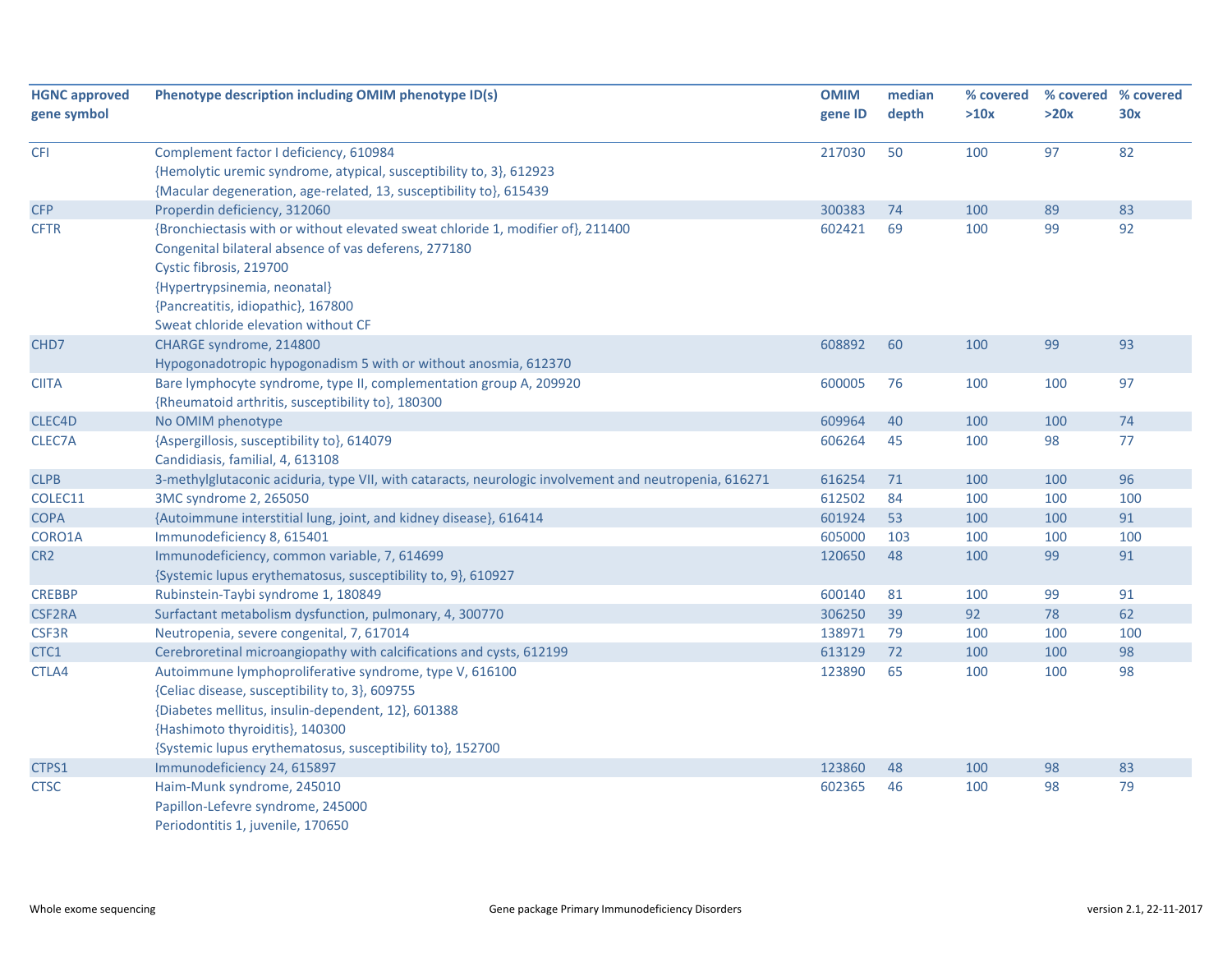| <b>HGNC approved</b> | Phenotype description including OMIM phenotype ID(s)                                                      | <b>OMIM</b> | median | % covered |      | % covered % covered |
|----------------------|-----------------------------------------------------------------------------------------------------------|-------------|--------|-----------|------|---------------------|
| gene symbol          |                                                                                                           | gene ID     | depth  | >10x      | >20x | 30x                 |
| CXCR4                | Myelokathexis, isolated                                                                                   | 162643      | 61     | 83        | 83   | 83                  |
|                      | WHIM syndrome, 193670                                                                                     |             |        |           |      |                     |
| <b>CYBA</b>          | Chronic granulomatous disease, autosomal, due to deficiency of CYBA, 233690                               | 608508      | 60     | 99        | 89   | 79                  |
| <b>CYBB</b>          | Chronic granulomatous disease, 306400                                                                     | 300481      | 39     | 100       | 95   | 79                  |
|                      | Immunodeficiency 34, mycobacteriosis, 300645                                                              |             |        |           |      |                     |
| <b>DCLRE1B</b>       | No OMIM phenotype                                                                                         | 609683      | 68     | 100       | 99   | 93                  |
| <b>DCLRE1C</b>       | Omenn syndrome, 603554                                                                                    | 605988      | 45     | 100       | 96   | 81                  |
|                      | Severe combined immunodeficiency, Athabascan type, 602450                                                 |             |        |           |      |                     |
| <b>DDX58</b>         | Singleton-Merten syndrome 2, 616298                                                                       | 609631      | 49     | 100       | 98   | 85                  |
| DGAT1                | ?Diarrhea 7, 615863                                                                                       | 604900      | 87     | 97        | 93   | 88                  |
| <b>DHFR</b>          | Megaloblastic anemia due to dihydrofolate reductase deficiency, 613839                                    | 126060      | 65     | 100       | 100  | 96                  |
| DKC1                 | Dyskeratosis congenita, 305000                                                                            | 300126      | 45     | 100       | 96   | 83                  |
| DNASE1               | {Systemic lupus erythematosus, susceptibility to}, 152700                                                 | 125505      | 80     | 100       | 100  | 100                 |
| DNMT3B               | Immunodeficiency-centromeric instability-facial anomalies syndrome 1, 242860                              | 602900      | 71     | 100       | 99   | 92                  |
| DOCK <sub>2</sub>    | Immunodeficiency 40, 616433                                                                               | 603122      | 51     | 100       | 98   | 88                  |
| DOCK8                | Hyper-IgE recurrent infection syndrome, 243700                                                            | 611432      | 49     | 100       | 94   | 81                  |
| <b>ELANE</b>         | Neutropenia, cyclic, 162800                                                                               | 130130      | 67     | 100       | 100  | 98                  |
|                      | Neutropenia, severe congenital 1, 202700                                                                  |             |        |           |      |                     |
| ELF4                 | No OMIM phenotype                                                                                         | 300775      | 58     | 100       | 100  | 97                  |
| <b>EPCAM</b>         | Colorectal cancer, hereditary nonpolyposis, type 8, 613244                                                | 185535      | 51     | 100       | 99   | 87                  |
|                      | Diarrhea 5, with tufting enteropathy, congenital, 613217                                                  |             |        |           |      |                     |
| EPG5                 | Vici syndrome, 242840                                                                                     | 615068      | 49     | 100       | 97   | 84                  |
| ERCC <sub>2</sub>    | Cerebrooculofacioskeletal syndrome 2, 610756                                                              | 126340      | 75     | 100       | 100  | 99                  |
|                      | Trichothiodystrophy 1, photosensitive, 601675                                                             |             |        |           |      |                     |
|                      | Xeroderma pigmentosum, group D, 278730                                                                    |             |        |           |      |                     |
| ERCC3                | Trichothiodystrophy 2, photosensitive, 616390                                                             | 133510      | 56     | 100       | 99   | 89                  |
|                      | Xeroderma pigmentosum, group B, 610651                                                                    |             |        |           |      |                     |
| F12                  | Angioedema, hereditary, type III, 610618                                                                  | 610619      | 90     | 100       | 100  | 98                  |
|                      | Factor XII deficiency, 234000                                                                             |             |        |           |      |                     |
| FADD                 | Infections, recurrent, with encephalopathy, hepatic dysfunction, and cardiovasuclar malformations, 613759 | 602457      | 76     | 100       | 100  | 100                 |
| FAS                  | Autoimmune lymphoproliferative syndrome, type IA, 601859                                                  | 134637      | 109    | 100       | 99   | 84                  |
|                      | {Autoimmune lymphoproliferative syndrome}, 601859                                                         |             |        |           |      |                     |
|                      | Squamous cell carcinoma, burn scar-related, somatic                                                       |             |        |           |      |                     |
| <b>FASLG</b>         | Autoimmune lymphoproliferative syndrome, type IB, 601859                                                  | 134638      | 46     | 100       | 100  | 96                  |
|                      | {Lung cancer, susceptibility to}, 211980                                                                  |             |        |           |      |                     |
| FCGR1A               | [IgG receptor I, phagocytic, familial deficiency of]                                                      | 146760      | 83     | 100       | 100  | 97                  |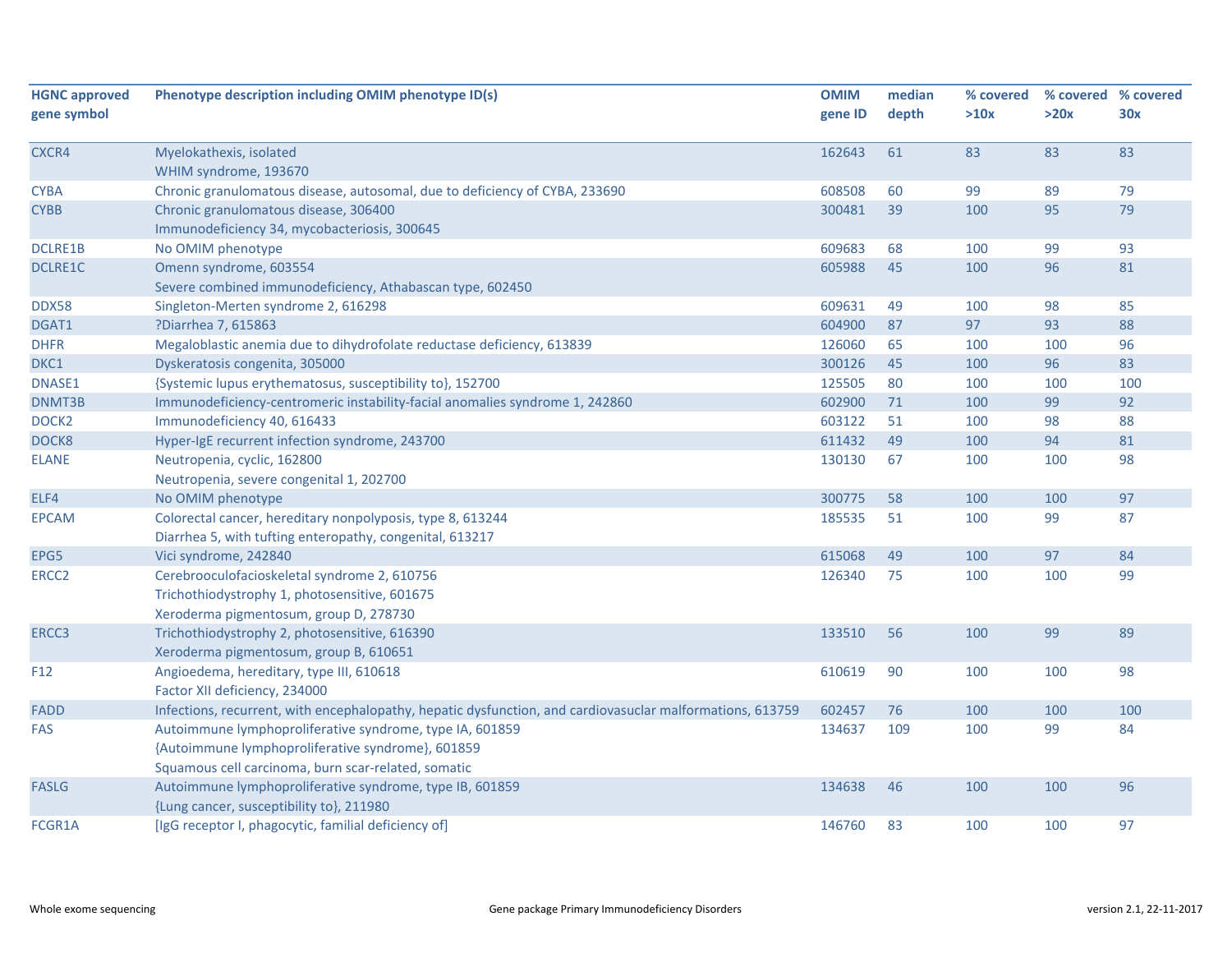| <b>HGNC approved</b>                                                                 | Phenotype description including OMIM phenotype ID(s)                                                                                                                                                                                                                                                                                                                                                                                                                         | <b>OMIM</b>                                                        | median                     | % covered                                    |                                     | % covered % covered              |
|--------------------------------------------------------------------------------------|------------------------------------------------------------------------------------------------------------------------------------------------------------------------------------------------------------------------------------------------------------------------------------------------------------------------------------------------------------------------------------------------------------------------------------------------------------------------------|--------------------------------------------------------------------|----------------------------|----------------------------------------------|-------------------------------------|----------------------------------|
| gene symbol                                                                          |                                                                                                                                                                                                                                                                                                                                                                                                                                                                              | gene ID                                                            | depth                      | >10x                                         | >20x                                | 30x                              |
|                                                                                      |                                                                                                                                                                                                                                                                                                                                                                                                                                                                              |                                                                    |                            |                                              |                                     |                                  |
| <b>FCGR2A</b>                                                                        | {Lupus nephritis, susceptibility to}, 152700                                                                                                                                                                                                                                                                                                                                                                                                                                 | 146790                                                             | 96                         | 100                                          | 100                                 | 100                              |
|                                                                                      | {Malaria, severe, susceptibility to}, 611162                                                                                                                                                                                                                                                                                                                                                                                                                                 |                                                                    |                            |                                              |                                     |                                  |
|                                                                                      | {Pseudomonas aeruginosa, susceptibility to chronic infection by, in cystic fibrosis}, 219700                                                                                                                                                                                                                                                                                                                                                                                 |                                                                    |                            |                                              |                                     |                                  |
| FCGR2B                                                                               | {Malaria, resistance to}, 611162                                                                                                                                                                                                                                                                                                                                                                                                                                             | 604590                                                             | 134                        | 100                                          | 100                                 | 100                              |
|                                                                                      | {Systemic lupus erythematosus, susceptibility to}, 152700                                                                                                                                                                                                                                                                                                                                                                                                                    |                                                                    |                            |                                              |                                     |                                  |
| FCGR3A                                                                               | Immunodeficiency 20, 615707                                                                                                                                                                                                                                                                                                                                                                                                                                                  | 146740                                                             | 162                        | 100                                          | 100                                 | 100                              |
| FCGR3B                                                                               | Neutropenia, alloimmune neonatal                                                                                                                                                                                                                                                                                                                                                                                                                                             | 610665                                                             | 135                        | 100                                          | 100                                 | 100                              |
| <b>FCGRT</b>                                                                         | No OMIM phenotype                                                                                                                                                                                                                                                                                                                                                                                                                                                            | 601437                                                             | 69                         | 100                                          | 93                                  | 88                               |
| FCN3                                                                                 | Immunodeficiency due to ficolin 3 deficiency, 613860                                                                                                                                                                                                                                                                                                                                                                                                                         | 604973                                                             | 67                         | 100                                          | 100                                 | 94                               |
| FERMT3                                                                               | Leukocyte adhesion deficiency, type III, 612840                                                                                                                                                                                                                                                                                                                                                                                                                              | 607901                                                             | 76                         | 100                                          | 99                                  | 95                               |
| FOXN1                                                                                | T-cell immunodeficiency, congenital alopecia, and nail dystrophy, 601705                                                                                                                                                                                                                                                                                                                                                                                                     | 600838                                                             | 72                         | 100                                          | 100                                 | 98                               |
| FOXP3                                                                                | {Diabetes mellitus, type I, susceptibility to}, 222100                                                                                                                                                                                                                                                                                                                                                                                                                       | 300292                                                             | 59                         | 100                                          | 100                                 | 91                               |
|                                                                                      | Immunodysregulation, polyendocrinopathy, and enteropathy, 304790                                                                                                                                                                                                                                                                                                                                                                                                             |                                                                    |                            |                                              |                                     |                                  |
| FPR1                                                                                 | No OMIM phenotype                                                                                                                                                                                                                                                                                                                                                                                                                                                            | 136537                                                             | 83                         | 100                                          | 100                                 | 100                              |
| G6PC                                                                                 | Glycogen storage disease la, 232200                                                                                                                                                                                                                                                                                                                                                                                                                                          | 613742                                                             | 64                         | 100                                          | 100                                 | 95                               |
| G6PC3                                                                                | Dursun syndrome, 612541                                                                                                                                                                                                                                                                                                                                                                                                                                                      | 611045                                                             | 72                         | 100                                          | 100                                 | 100                              |
|                                                                                      | Neutropenia, severe congenital 4, 612541                                                                                                                                                                                                                                                                                                                                                                                                                                     |                                                                    |                            |                                              |                                     |                                  |
| G6PD                                                                                 | Favism, 134700                                                                                                                                                                                                                                                                                                                                                                                                                                                               | 305900                                                             | 76                         | 100                                          | 100                                 | 98                               |
|                                                                                      | Hemolytic anemia due to G6PD deficiency, 300908                                                                                                                                                                                                                                                                                                                                                                                                                              |                                                                    |                            |                                              |                                     |                                  |
|                                                                                      | {Resistance to malaria due to G6PD deficiency}, 611162                                                                                                                                                                                                                                                                                                                                                                                                                       |                                                                    |                            |                                              |                                     |                                  |
| GATA2                                                                                | Emberger syndrome, 614038                                                                                                                                                                                                                                                                                                                                                                                                                                                    | 137295                                                             | 86                         | 100                                          | 100                                 | 100                              |
|                                                                                      | Immunodeficiency 21, 614172                                                                                                                                                                                                                                                                                                                                                                                                                                                  |                                                                    |                            |                                              |                                     |                                  |
|                                                                                      | {Leukemia, acute myeloid, susceptibility to}, 601626                                                                                                                                                                                                                                                                                                                                                                                                                         |                                                                    |                            |                                              |                                     |                                  |
|                                                                                      | {Myelodysplastic syndrome, susceptibility to}, 614286                                                                                                                                                                                                                                                                                                                                                                                                                        |                                                                    |                            |                                              |                                     |                                  |
| GFI1                                                                                 | ?Neutropenia, nonimmune chronic idiopathic, of adults, 607847                                                                                                                                                                                                                                                                                                                                                                                                                | 600871                                                             | 90                         | 100                                          | 100                                 | 100                              |
|                                                                                      | ?Neutropenia, severe congenital 2, 613107                                                                                                                                                                                                                                                                                                                                                                                                                                    |                                                                    |                            |                                              |                                     |                                  |
|                                                                                      |                                                                                                                                                                                                                                                                                                                                                                                                                                                                              |                                                                    | 52                         |                                              | 86                                  | 75                               |
|                                                                                      |                                                                                                                                                                                                                                                                                                                                                                                                                                                                              |                                                                    |                            |                                              |                                     |                                  |
|                                                                                      |                                                                                                                                                                                                                                                                                                                                                                                                                                                                              |                                                                    |                            |                                              |                                     |                                  |
|                                                                                      |                                                                                                                                                                                                                                                                                                                                                                                                                                                                              |                                                                    | 56                         |                                              |                                     |                                  |
|                                                                                      |                                                                                                                                                                                                                                                                                                                                                                                                                                                                              |                                                                    |                            |                                              |                                     |                                  |
|                                                                                      |                                                                                                                                                                                                                                                                                                                                                                                                                                                                              |                                                                    |                            |                                              |                                     |                                  |
|                                                                                      |                                                                                                                                                                                                                                                                                                                                                                                                                                                                              |                                                                    |                            |                                              |                                     |                                  |
|                                                                                      |                                                                                                                                                                                                                                                                                                                                                                                                                                                                              |                                                                    |                            |                                              |                                     |                                  |
|                                                                                      |                                                                                                                                                                                                                                                                                                                                                                                                                                                                              |                                                                    |                            |                                              |                                     |                                  |
|                                                                                      |                                                                                                                                                                                                                                                                                                                                                                                                                                                                              |                                                                    |                            |                                              |                                     |                                  |
|                                                                                      |                                                                                                                                                                                                                                                                                                                                                                                                                                                                              |                                                                    |                            |                                              |                                     |                                  |
| GJC <sub>2</sub><br>GRHL2<br>GTF2H5<br>GUCY2C<br>HAX1<br><b>HELLS</b><br><b>ICOS</b> | Leukodystrophy, hypomyelinating, 2, 608804<br>Lymphedema, hereditary, IC, 613480<br>Spastic paraplegia 44, 613206<br>Deafness 28, 608641<br>Ectodermal dysplasia/short stature syndrome, 616029<br>Trichothiodystrophy 3, photosensitive, 616395<br>Diarrhea 6, 614616<br>Meconium ileus, 614665<br>Neutropenia, severe congenital 3, 610738<br>Immunodeficiency-centromeric instability-facial anomalies syndrome 4, 616911<br>Immunodeficiency, common variable, 1, 607594 | 608803<br>608576<br>608780<br>601330<br>605998<br>603946<br>604558 | 41<br>55<br>79<br>49<br>42 | 97<br>100<br>100<br>100<br>100<br>100<br>100 | 99<br>100<br>99<br>100<br>94<br>100 | 87<br>85<br>84<br>99<br>73<br>88 |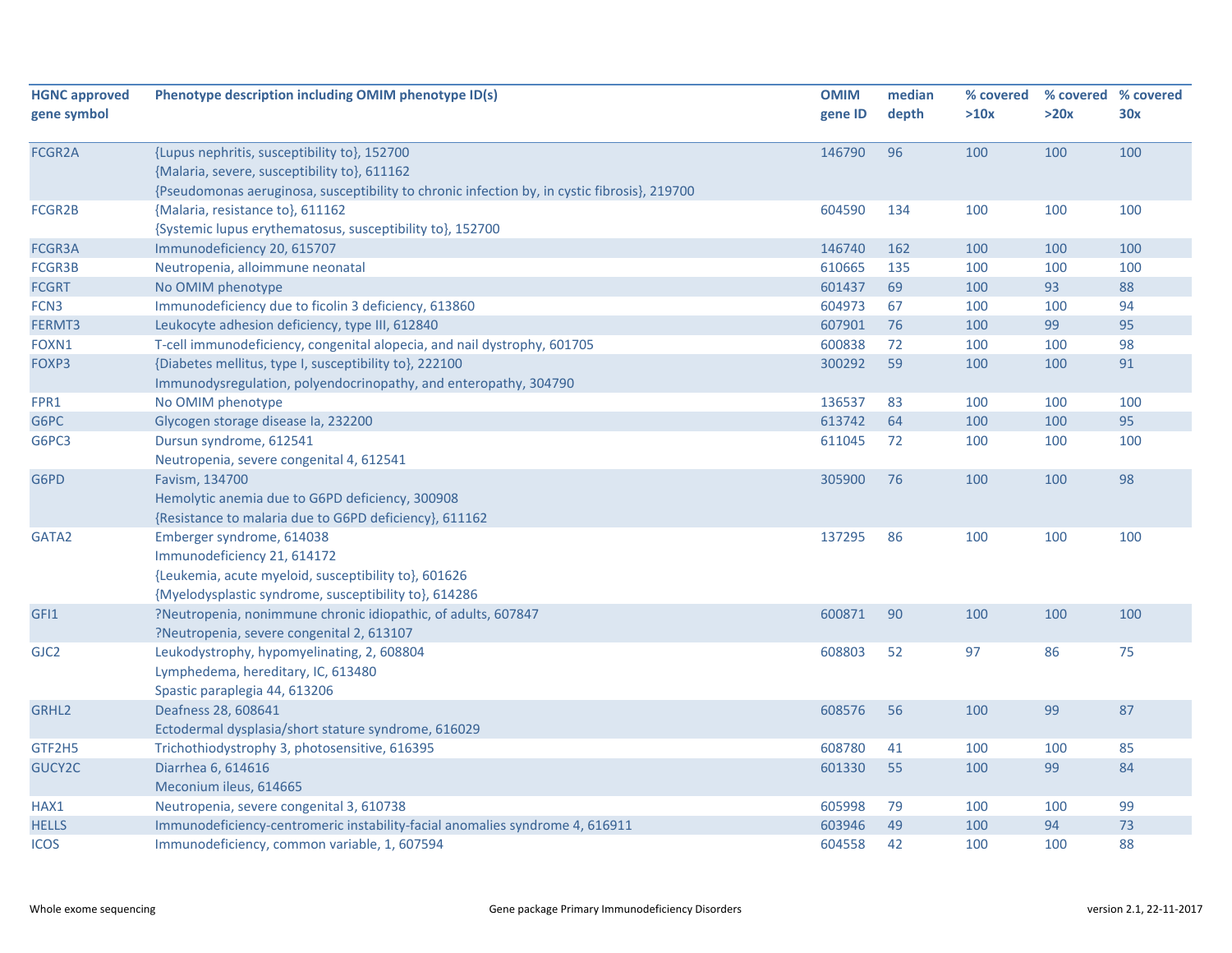| <b>HGNC approved</b>   | Phenotype description including OMIM phenotype ID(s)                       | <b>OMIM</b>      | median   | % covered  |            | % covered % covered |
|------------------------|----------------------------------------------------------------------------|------------------|----------|------------|------------|---------------------|
| gene symbol            |                                                                            | gene ID          | depth    | >10x       | >20x       | 30x                 |
| IFIH1                  | Aicardi-Goutieres syndrome 7, 615846                                       | 606951           | 65       | 100        | 99         | 90                  |
|                        | Singleton-Merten syndrome 1, 182250                                        |                  |          |            |            |                     |
| IFNGR1                 | {H. pylori infection, susceptibility to}, 600263                           | 107470           | 53       | 100        | 98         | 87                  |
|                        | {Hepatitis B virus infection, susceptibility to}, 610424                   |                  |          |            |            |                     |
|                        | Immunodeficiency 27A, mycobacteriosis, AR, 209950                          |                  |          |            |            |                     |
|                        | Immunodeficiency 27B, mycobacteriosis, AD, 615978                          |                  |          |            |            |                     |
|                        | {Tuberculosis infection, protection against}, 607948                       |                  |          |            |            |                     |
|                        | {Tuberculosis, susceptibility to}, 607948                                  |                  |          |            |            |                     |
| <b>IFNGR2</b>          | Immunodeficiency 28, mycobacteriosis, 614889                               | 147569           | 42       | 100        | 91         | 76                  |
| IGLL1                  | Agammaglobulinemia 2, 613500                                               | 146770           | 96       | 100        | 100        | 100                 |
| <b>IKBKB</b>           | Immunodeficiency 15, 615592                                                | 603258           | 54       | 100        | 99         | 91                  |
| <b>IKBKG</b>           | Ectodermal dysplasia, hypohidrotic, with immune deficiency, 300291         | 300248           | 62       | 100        | 100        | 92                  |
|                        | Ectodermal, dysplasia, anhidrotic, lymphedema and immunodeficiency, 300301 |                  |          |            |            |                     |
|                        | Immunodeficiency 33, 300636                                                |                  |          |            |            |                     |
|                        | Immunodeficiency, isolated, 300584                                         |                  |          |            |            |                     |
|                        | Incontinentia pigmenti, 308300                                             |                  |          |            |            |                     |
|                        | Invasive pneumococcal disease, recurrent isolated, 2, 300640               |                  |          |            |            |                     |
| IKZF1                  | Immunodeficiency, common variable, 13, 616873                              | 603023           | 78       | 100        | 99         | 94                  |
| <b>IL10</b>            | {Graft-versus-host disease, protection against}, 614395                    | 124092           | 81       | 100        | 98         | 86                  |
|                        | {HIV-1, susceptibility to}, 609423                                         |                  |          |            |            |                     |
|                        | {Rheumatoid arthritis, progression of}, 180300                             |                  |          |            |            |                     |
| IL10RA                 | Inflammatory bowel disease 28, early onset, 613148                         | 146933           | 73       | 100        | 100        | 96                  |
| IL10RB                 | {Hepatitis B virus, susceptibility to}, 610424                             | 123889           | 42       | 100        | 98         | 81                  |
|                        | Inflammatory bowel disease 25, early onset, 612567                         |                  |          |            |            |                     |
| IL12B                  | Immunodeficiency 29, mycobacteriosis, 614890                               | 161561           | 52       | 100        | 99         | 82                  |
| IL12RB1                | Immunodeficiency 30, 614891                                                | 601604<br>606496 | 66       | 100        | 100        | 96                  |
| <b>IL17F</b><br>IL17RA | ?Candidiasis, familial, 6, 613956<br>Immunodeficiency 51, 613953           | 605461           | 57<br>80 | 100<br>100 | 100<br>100 | 100<br>100          |
| IL17RC                 | Candidiasis, familial, 9, 616445                                           | 610925           | 73       | 100        | 100        | 97                  |
| IL18                   | No OMIM phenotype                                                          | 600953           | 31       | 100        | 91         | 58                  |
| IL1RN                  | {Gastric cancer risk after H. pylori infection}, 137215                    | 147679           | 55       | 100        | 96         | 83                  |
|                        | Interleukin 1 receptor antagonist deficiency, 612852                       |                  |          |            |            |                     |
|                        | {Microvascular complications of diabetes 4}, 612628                        |                  |          |            |            |                     |
| IL2                    | Severe combined immunodeficiency due to IL2 deficiency                     | 147680           | 31       | 100        | 86         | 49                  |
| IL21                   | ?Immunodeficiency, common variable, 11, 615767                             | 605384           | 52       | 100        | 98         | 80                  |
| IL21R                  | [IgE, elevated level of], 147050                                           | 605383           | 78       | 100        | 100        | 95                  |
|                        | Immunodeficiency, primary, IL21R-related, 615207                           |                  |          |            |            |                     |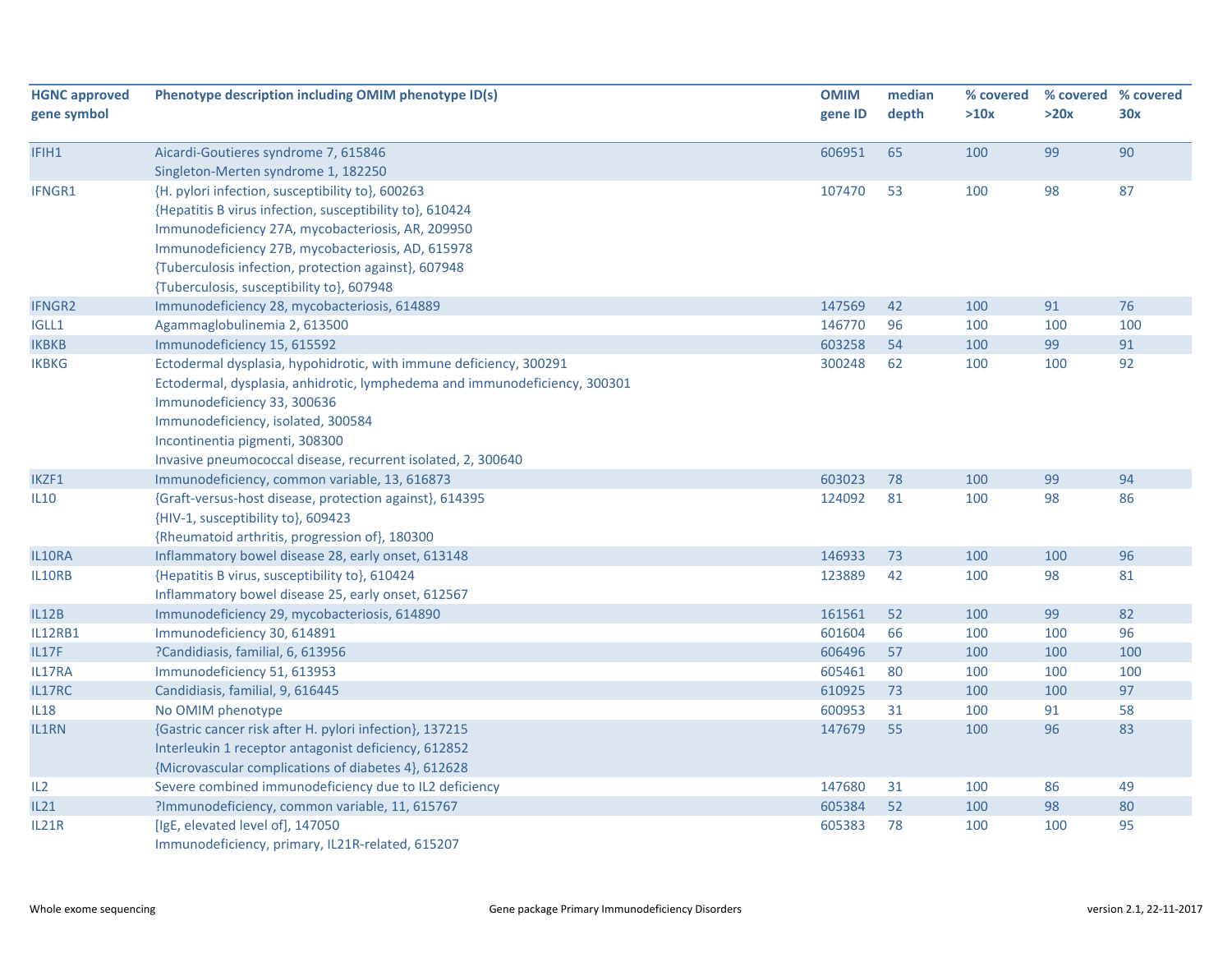| <b>HGNC approved</b> | Phenotype description including OMIM phenotype ID(s)                                                | <b>OMIM</b> | median | % covered |      | % covered % covered |
|----------------------|-----------------------------------------------------------------------------------------------------|-------------|--------|-----------|------|---------------------|
| gene symbol          |                                                                                                     | gene ID     | depth  | >10x      | >20x | 30x                 |
| IL2RA                | {Diabetes, mellitus, insulin-dependent, susceptibility to, 10}, 601942                              | 147730      | 67     | 100       | 100  | 94                  |
|                      | Immunodeficiency 41 with lymphoproliferation and autoimmunity, 606367                               |             |        |           |      |                     |
| IL2RG                | Combined immunodeficiency, moderate, 312863                                                         | 308380      | 42     | 100       | 99   | 85                  |
|                      | Severe combined immunodeficiency, 300400                                                            |             |        |           |      |                     |
| IL36RN               | Psoriasis 14, pustular, 614204                                                                      | 605507      | 53     | 100       | 100  | 98                  |
| IL7R                 | Severe combined immunodeficiency, T-cell negative, B-cell/natural killer cell-positive type, 608971 | 146661      | 46     | 100       | 100  | 90                  |
| <b>INO80</b>         | No OMIM phenotype                                                                                   | 610169      | 53     | 100       | 94   | 76                  |
| <b>INPP5D</b>        | No OMIM phenotype                                                                                   | 601582      | 62     | 100       | 99   | 91                  |
| <b>INSR</b>          | Diabetes mellitus, insulin-resistant, with acanthosis nigricans, 610549                             | 147670      | 74     | 100       | 97   | 94                  |
|                      | Hyperinsulinemic hypoglycemia, familial, 5, 609968                                                  |             |        |           |      |                     |
|                      | Leprechaunism, 246200                                                                               |             |        |           |      |                     |
|                      | Rabson-Mendenhall syndrome, 262190                                                                  |             |        |           |      |                     |
| IRAK4                | IRAK4 deficiency, 607676                                                                            | 606883      | 53     | 100       | 97   | 77                  |
|                      | Invasive pneumococcal disease, recurrent isolated, 1, 610799                                        |             |        |           |      |                     |
| IRF2BP2              | No OMIM phenotype                                                                                   | 615332      | 67     | 100       | 100  | 98                  |
| IRF7                 | ?Immunodeficiency 39, 616345                                                                        | 605047      | 86     | 100       | 100  | 98                  |
| IRF8                 | Immunodeficiency 32A, mycobacteriosis, 614893                                                       | 601565      | 87     | 100       | 100  | 92                  |
|                      | Immunodeficiency 32B, monocyte and dendritic cell deficiency, 614894                                |             |        |           |      |                     |
| <b>ISG15</b>         | Immunodeficiency 38, 616126                                                                         | 147571      | 107    | 100       | 100  | 100                 |
| <b>ITCH</b>          | Autoimmune disease, multisystem, with facial dysmorphism, 613385                                    | 606409      | 43     | 96        | 93   | 76                  |
| <b>ITGAM</b>         | {Systemic lupus erythematous, association with susceptibility to, 6}, 609939                        | 120980      | 77     | 100       | 99   | 95                  |
| <b>ITGB2</b>         | Leukocyte adhesion deficiency, 116920                                                               | 600065      | 77     | 100       | 100  | 99                  |
| <b>ITK</b>           | Lymphoproliferative syndrome 1, 613011                                                              | 186973      | 53     | 100       | 98   | 79                  |
| JAGN1                | Neutropenia, severe congenital, 6, 616022                                                           | 616012      | 65     | 100       | 100  | 100                 |
| JAK2                 | {Budd-Chiari syndrome, somatic}, 600800                                                             | 147796      | 48     | 100       | 97   | 81                  |
|                      | Erythrocytosis, somatic, 133100                                                                     |             |        |           |      |                     |
|                      | Leukemia, acute myeloid, somatic, 601626                                                            |             |        |           |      |                     |
|                      | Myelofibrosis, somatic, 254450                                                                      |             |        |           |      |                     |
|                      | Polycythemia vera, somatic, 263300                                                                  |             |        |           |      |                     |
|                      | Thrombocythemia 3, 614521                                                                           |             |        |           |      |                     |
| JAK3                 | SCID, T-negative/B-positive type, 600802                                                            | 600173      | 64     | 100       | 99   | 96                  |
| KMT2D                | Kabuki syndrome 1, 147920                                                                           | 602113      | 97     | 100       | 100  | 99                  |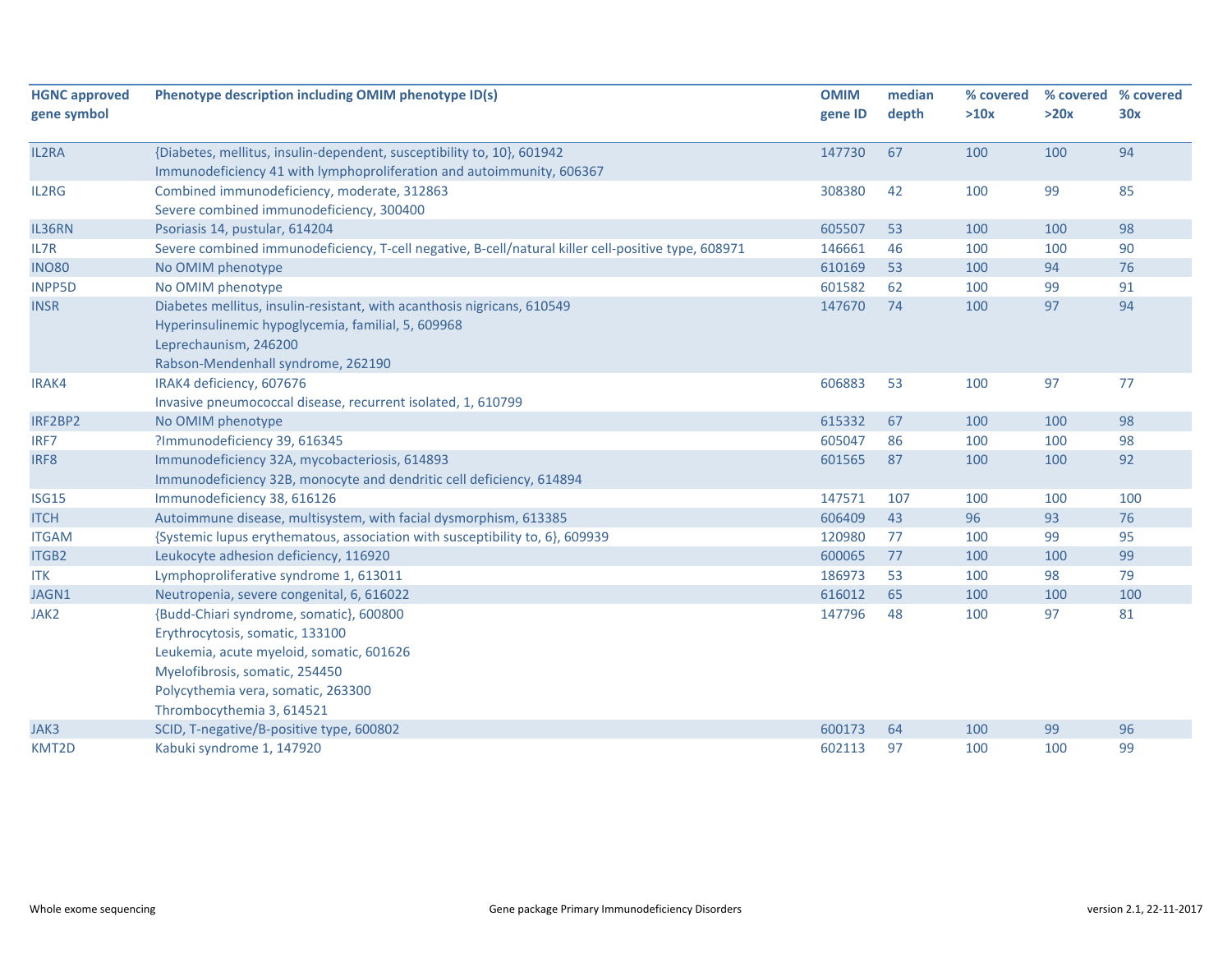| <b>HGNC approved</b> | Phenotype description including OMIM phenotype ID(s)                                        | <b>OMIM</b> | median | % covered |      | % covered % covered |
|----------------------|---------------------------------------------------------------------------------------------|-------------|--------|-----------|------|---------------------|
| gene symbol          |                                                                                             | gene ID     | depth  | >10x      | >20x | 30x                 |
|                      |                                                                                             |             |        |           |      |                     |
| <b>KRAS</b>          | Bladder cancer, somatic, 109800                                                             | 190070      | 61     | 100       | 97   | 64                  |
|                      | Breast cancer, somatic, 114480                                                              |             |        |           |      |                     |
|                      | Cardiofaciocutaneous syndrome 2, 615278                                                     |             |        |           |      |                     |
|                      | Gastric cancer, somatic, 137215                                                             |             |        |           |      |                     |
|                      | Leukemia, acute myeloid, 601626                                                             |             |        |           |      |                     |
|                      | Lung cancer, somatic, 211980                                                                |             |        |           |      |                     |
|                      | Noonan syndrome 3, 609942                                                                   |             |        |           |      |                     |
|                      | Pancreatic carcinoma, somatic, 260350                                                       |             |        |           |      |                     |
|                      | RAS-associated autoimmune leukoproliferative disorder, 614470                               |             |        |           |      |                     |
|                      | Schimmelpenning-Feuerstein-Mims syndrome, somatic mosaic, 163200                            |             |        |           |      |                     |
| LAMTOR2              | Immunodeficiency due to defect in MAPBP-interacting protein, 610798                         | 610389      | 78     | 100       | 100  | 100                 |
| <b>LCK</b>           | ?Immunodeficiency 22, 615758                                                                | 153390      | 98     | 100       | 100  | 100                 |
| <b>LCT</b>           | Lactase deficiency, congenital, 223000                                                      | 603202      | 84     | 100       | 100  | 98                  |
| LIG1                 | DNA ligase I deficiency                                                                     | 126391      | 59     | 100       | 100  | 95                  |
| LIG4                 | LIG4 syndrome, 606593                                                                       | 601837      | 62     | 100       | 100  | 100                 |
|                      | {Multiple myeloma, resistance to}, 254500                                                   |             |        |           |      |                     |
| LPIN <sub>2</sub>    | Majeed syndrome, 609628                                                                     | 605519      | 53     | 100       | 99   | 88                  |
| <b>LRBA</b>          | Immunodeficiency, common variable, 8, with autoimmunity, 614700                             | 606453      | 47     | 100       | 97   | 82                  |
| LRRC8A               | ?Agammaglobulinemia 5, 613506                                                               | 608360      | 111    | 100       | 100  | 100                 |
| LTBP3                | Dental anomalies and short stature, 601216                                                  | 602090      | 86     | 100       | 99   | 97                  |
| <b>LYST</b>          | Chediak-Higashi syndrome, 214500                                                            | 606897      | 55     | 100       | 99   | 91                  |
| MAGT1                | Immunodeficiency, with magnesium defect, Epstein-Barr virus infection and neoplasia, 300853 | 300715      | 42     | 100       | 99   | 79                  |
| <b>MAL</b>           | No OMIM phenotype                                                                           | 188860      | 57     | 100       | 98   | 80                  |
| MALT1                | Immunodeficiency 12, 615468                                                                 | 604860      | 51     | 99        | 93   | 77                  |
| MAN2B1               | Mannosidosis, alpha-, types I and II, 248500                                                | 609458      | 75     | 100       | 100  | 100                 |
| <b>MANBA</b>         | Mannosidosis, beta, 248510                                                                  | 609489      | 59     | 100       | 98   | 87                  |
| MAP3K14              | No OMIM phenotype                                                                           | 604655      | 75     | 100       | 100  | 98                  |
| MASP1                | 3MC syndrome 1, 257920                                                                      | 600521      | 70     | 100       | 100  | 92                  |
| MASP2                | MASP2 deficiency, 613791                                                                    | 605102      | 60     | 100       | 98   | 91                  |
| MBL <sub>2</sub>     | {Chronic infections, due to MBL deficiency}, 614372                                         | 154545      | 78     | 100       | 100  | 99                  |
| MC <sub>2R</sub>     | Glucocorticoid deficiency, due to ACTH unresponsiveness, 202200                             | 607397      | 90     | 100       | 100  | 100                 |
| MCM4                 | Natural killer cell and glucocorticoid deficiency with DNA repair defect, 609981            | 602638      | 56     | 100       | 99   | 91                  |
| <b>MEFV</b>          | Familial Mediterranean fever, AD, 134610                                                    | 608107      | 78     | 100       | 100  | 99                  |
|                      | Familial Mediterranean fever, AR, 249100                                                    |             |        |           |      |                     |
| <b>MGAM</b>          | No OMIM phenotype                                                                           | 154360      | 62     | 100       | 97   | 89                  |
| MKL1                 | Megakaryoblastic leukemia, acute                                                            | 606078      | 72     | 98        | 95   | 93                  |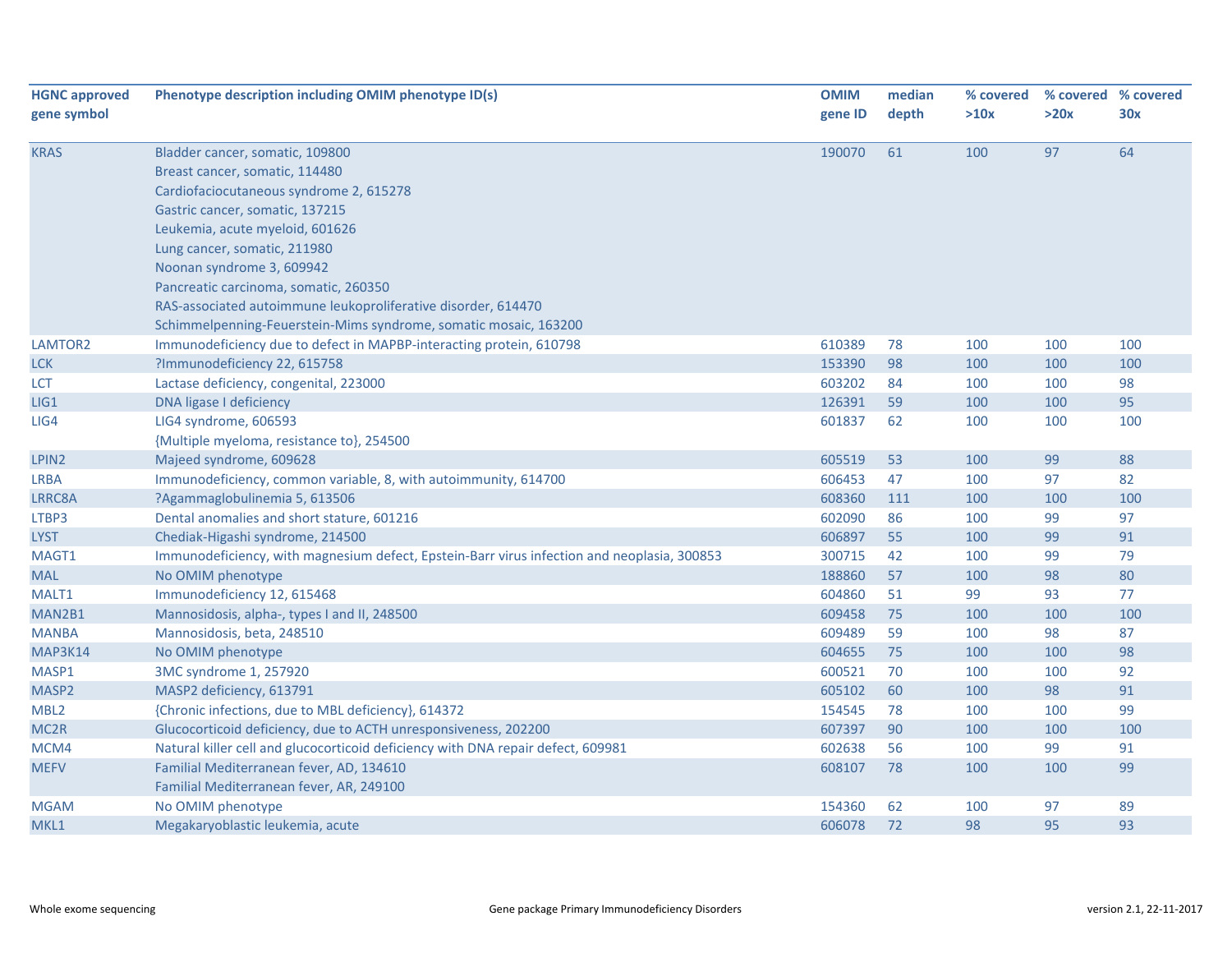| <b>HGNC approved</b> | Phenotype description including OMIM phenotype ID(s)                                                | <b>OMIM</b> | median | % covered |      | % covered % covered |
|----------------------|-----------------------------------------------------------------------------------------------------|-------------|--------|-----------|------|---------------------|
| gene symbol          |                                                                                                     | gene ID     | depth  | >10x      | >20x | 30x                 |
|                      |                                                                                                     |             |        |           |      |                     |
| <b>MPO</b>           | {Alzheimer disease, susceptibility to}, 104300                                                      | 606989      | 92     | 100       | 100  | 100                 |
|                      | {Lung cancer, protection against, in smokers}                                                       |             |        |           |      |                     |
|                      | Myeloperoxidase deficiency, 254600                                                                  |             |        |           |      |                     |
| <b>MRE11</b>         | Ataxia-telangiectasia-like disorder 1, 604391                                                       | 600814      | 43     | 100       | 91   | 72                  |
| MS4A1                | Immunodeficiency, common variable, 5, 613495                                                        | 112210      | 63     | 100       | 99   | 88                  |
| <b>MSN</b>           | Immunodeficiency 50, 300988                                                                         | 309845      | 43     | 97        | 88   | 76                  |
| MTHFD1               | {Abruptio placentae, susceptibility to}                                                             | 172460      | 55     | 100       | 98   | 86                  |
|                      | {Spina bifida, folate-sensitive, susceptibility to}, 601634                                         |             |        |           |      |                     |
| <b>MTTP</b>          | Abetalipoproteinemia, 200100                                                                        | 157147      | 49     | 100       | 99   | 89                  |
|                      | {Metabolic syndrome, protection against}, 605552                                                    |             |        |           |      |                     |
| <b>MVK</b>           | Hyper-IgD syndrome, 260920                                                                          | 251170      | 58     | 100       | 100  | 91                  |
|                      | Mevalonic aciduria, 610377                                                                          |             |        |           |      |                     |
|                      | Porokeratosis 3, multiple types, 175900                                                             |             |        |           |      |                     |
| MYD88                | Macroglobulinemia, Waldenstrom, somatic, 153600                                                     | 602170      | 94     | 100       | 100  | 100                 |
|                      | Pyogenic bacterial infections, recurrent, due to MYD88 deficiency, 612260                           |             |        |           |      |                     |
| MYO5B                | Microvillus inclusion disease, 251850                                                               | 606540      | 68     | 100       | 99   | 90                  |
| <b>NBN</b>           | Aplastic anemia, 609135                                                                             | 602667      | 52     | 100       | 95   | 76                  |
|                      | Leukemia, acute lymphoblastic, 613065                                                               |             |        |           |      |                     |
|                      | Nijmegen breakage syndrome, 251260                                                                  |             |        |           |      |                     |
| NCF1                 | Chronic granulomatous disease due to deficiency of NCF-1, 233700                                    | 608512      | 98     | 100       | 100  | 98                  |
| NCF <sub>2</sub>     | Chronic granulomatous disease due to deficiency of NCF-2, 233710                                    | 608515      | 63     | 100       | 100  | 90                  |
| NCF4                 | ?Granulomatous disease, chronic, cytochrome b-positive, type III, 613960                            | 601488      | 67     | 100       | 100  | 99                  |
| <b>NCSTN</b>         | Acne inversa, familial, 1, 142690                                                                   | 605254      | 63     | 100       | 100  | 93                  |
| NEUROG3              | Diarrhea 4, malabsorptive, congenital, 610370                                                       | 604882      | 121    | 100       | 100  | 100                 |
| NFAT5                | No OMIM phenotype                                                                                   | 604708      | 47     | 100       | 97   | 87                  |
| NFKB1                | Immunodeficiency, common variable, 12, 616576                                                       | 164011      | 40     | 100       | 93   | 74                  |
| NFKB <sub>2</sub>    | Immunodeficiency, common variable, 10, 615577                                                       | 164012      | 102    | 100       | 100  | 99                  |
| <b>NFKBIA</b>        | Ectodermal dysplasia, anhidrotic, with T-cell immunodeficiency, 612132                              | 164008      | 84     | 100       | 100  | 98                  |
| NHEJ1                | Severe combined immunodeficiency with microcephaly, growth retardation, and sensitivity to ionizing | 611290      | 40     | 100       | 99   | 80                  |
|                      | radiation, 611291                                                                                   |             |        |           |      |                     |
| NHP <sub>2</sub>     | Dyskeratosis congenita 2, 613987                                                                    | 606470      | 66     | 100       | 100  | 100                 |
| <b>NKX2-5</b>        | Atrial septal defect 7, with or without AV conduction defects, 108900                               | 600584      | 84     | 100       | 100  | 100                 |
|                      | Conotruncal heart malformations, variable, 217095                                                   |             |        |           |      |                     |
|                      | Hypoplastic left heart syndrome 2, 614435                                                           |             |        |           |      |                     |
|                      | Hypothyroidism, congenital nongoitrous, 5, 225250                                                   |             |        |           |      |                     |
|                      | Tetralogy of Fallot, 187500                                                                         |             |        |           |      |                     |
|                      | Ventricular septal defect 3, 614432                                                                 |             |        |           |      |                     |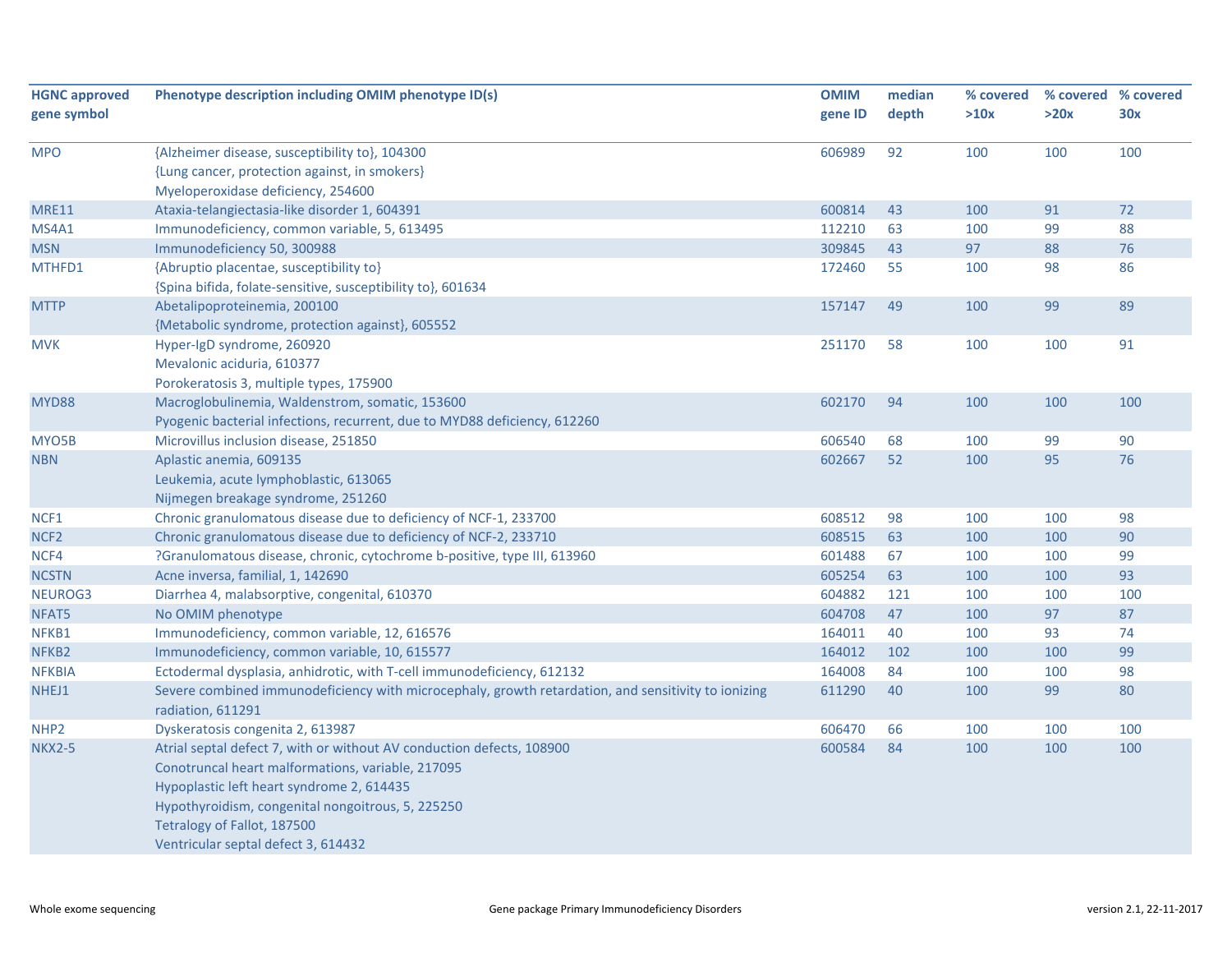| <b>HGNC approved</b> | Phenotype description including OMIM phenotype ID(s)                             | <b>OMIM</b> | median | % covered |      | % covered % covered |
|----------------------|----------------------------------------------------------------------------------|-------------|--------|-----------|------|---------------------|
| gene symbol          |                                                                                  | gene ID     | depth  | >10x      | >20x | 30x                 |
| NLRC4                | Autoinflammation with infantile enterocolitis, 616050                            | 606831      | 61     | 100       | 99   | 91                  |
|                      | ?Familial cold autoinflammatory syndrome 4, 616115                               |             |        |           |      |                     |
| NLRP1                | Autoinflammation with arthritis and dyskeratosis, 617388                         | 606636      | 71     | 100       | 100  | 98                  |
|                      | Palmoplantar carcinoma, multiple self-healing, 615255                            |             |        |           |      |                     |
|                      | {Vitiligo-associated multiple autoimmune disease susceptibility 1}, 606579       |             |        |           |      |                     |
| NLRP12               | Familial cold autoinflammatory syndrome 2, 611762                                | 609648      | 85     | 100       | 100  | 98                  |
| NLRP3                | CINCA syndrome, 607115                                                           | 606416      | 85     | 100       | 100  | 100                 |
|                      | Familial cold-induced inflammatory syndrome 1, 120100                            |             |        |           |      |                     |
|                      | Muckle-Wells syndrome, 191900                                                    |             |        |           |      |                     |
| NLRP7                | Hydatidiform mole, recurrent, 1, 231090                                          | 609661      | 109    | 100       | 100  | 99                  |
| NOD <sub>2</sub>     | Blau syndrome, 186580                                                            | 605956      | 73     | 100       | 99   | 94                  |
|                      | {Inflammatory bowel disease 1, Crohn disease}, 266600                            |             |        |           |      |                     |
|                      | {Psoriatic arthritis, susceptibility to}, 607507                                 |             |        |           |      |                     |
|                      | {Yao syndrome}, 617321                                                           |             |        |           |      |                     |
| <b>NOP10</b>         | Dyskeratosis congenita 1, 224230                                                 | 606471      | 121    | 100       | 100  | 100                 |
| <b>NRAS</b>          | Colorectal cancer, somatic, 114500                                               | 164790      | 42     | 100       | 100  | 91                  |
|                      | Epidermal nevus, somatic, 162900                                                 |             |        |           |      |                     |
|                      | Melanocytic nevus syndrome, congenital, somatic, 137550                          |             |        |           |      |                     |
|                      | Neurocutaneous melanosis, somatic, 249400                                        |             |        |           |      |                     |
|                      | Noonan syndrome 6, 613224                                                        |             |        |           |      |                     |
|                      | ?RAS-associated autoimmune lymphoproliferative syndrome type IV, somatic, 614470 |             |        |           |      |                     |
|                      | Schimmelpenning-Feuerstein-Mims syndrome, somatic mosaic, 163200                 |             |        |           |      |                     |
|                      | Thyroid carcinoma, follicular, somatic, 188470                                   |             |        |           |      |                     |
| NSMCE3               | Lung disease, immunodeficiency, and chromosome breakage syndrome, 617241         | 608243      | 129    | 100       | 100  | 100                 |
| ORAI1                | Immunodeficiency 9, 612782                                                       | 610277      | 88     | 99        | 99   | 95                  |
|                      | Myopathy, tubular aggregate, 2, 615883                                           |             |        |           |      |                     |
| <b>OTULIN</b>        | Autoinflammation, panniculitis, and dermatosis syndrome, 617099                  | 615712      | 49     | 97        | 89   | 78                  |
| <b>PARN</b>          | Dyskeratosis congenita 6, 616353                                                 | 604212      | 43     | 100       | 96   | 77                  |
|                      | Pulmonary fibrosis and/or bone marrow failure, telomere-related, 4, 616371       |             |        |           |      |                     |
| PAX5                 | {Leukemia, acute lymphoblastic, susceptibility to, 3}, 615545                    | 167414      | 74     | 100       | 95   | 93                  |
| PBX1                 | Leukemia, acute pre-B-cell, 176310                                               | 176310      | 54     | 100       | 100  | 93                  |
| <b>PCCA</b>          | Propionicacidemia, 606054                                                        | 232000      | 50     | 100       | 99   | 85                  |
| <b>PCCB</b>          | Propionicacidemia, 606054                                                        | 232050      | 53     | 100       | 96   | 86                  |
| PCSK1                | Obesity with impaired prohormone processing, 600955                              | 162150      | 48     | 100       | 97   | 80                  |
|                      | {Obesity, susceptibility to, BMIQ12}, 612362                                     |             |        |           |      |                     |
| <b>PEPD</b>          | Prolidase deficiency, 170100                                                     | 613230      | 58     | 100       | 98   | 91                  |
| PGM3                 | Immunodeficiency 23, 615816                                                      | 172100      | 59     | 100       | 99   | 89                  |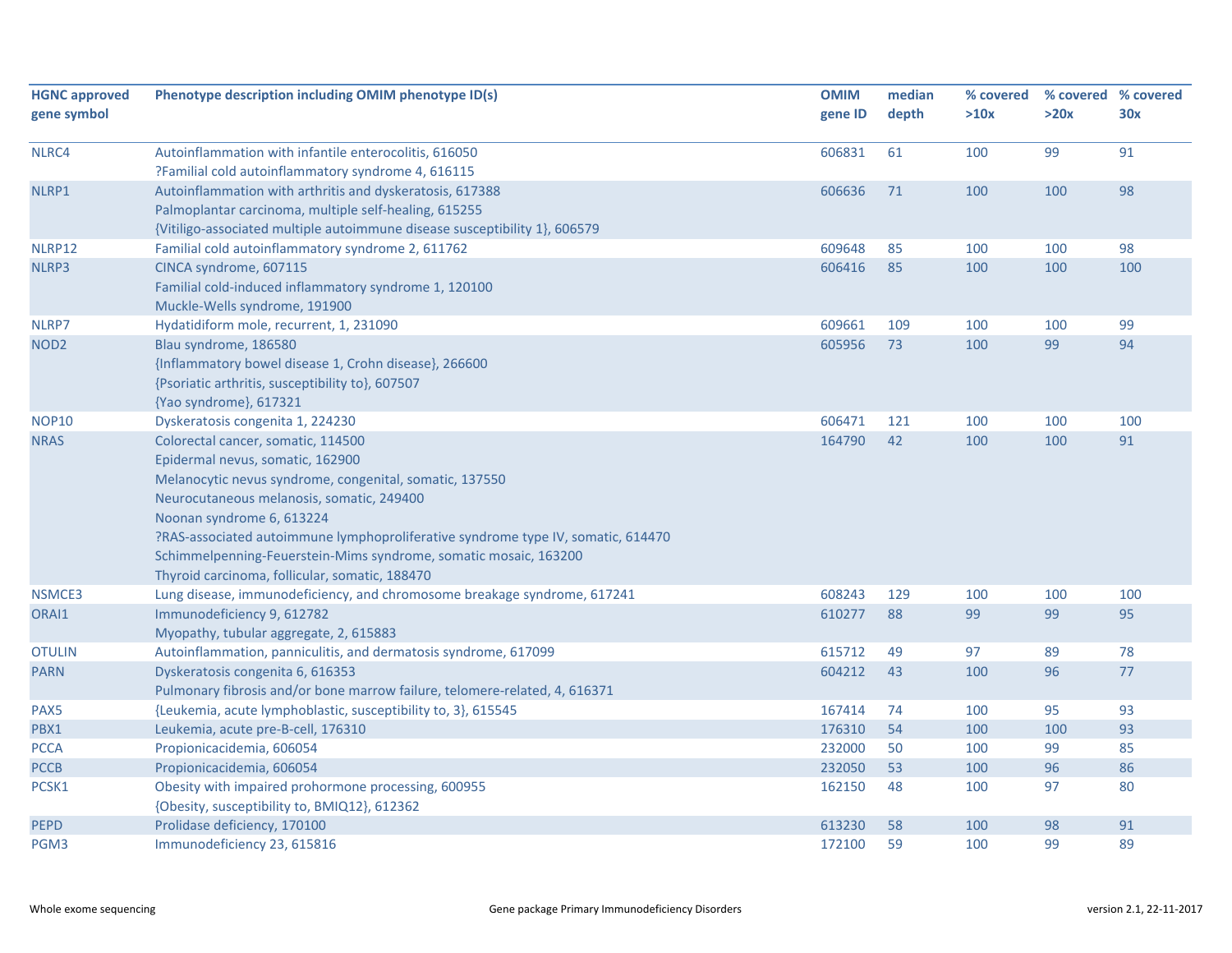| <b>HGNC approved</b> | Phenotype description including OMIM phenotype ID(s)                             | <b>OMIM</b> | median | % covered | % covered % covered |     |
|----------------------|----------------------------------------------------------------------------------|-------------|--------|-----------|---------------------|-----|
| gene symbol          |                                                                                  | gene ID     | depth  | >10x      | >20x                | 30x |
|                      |                                                                                  |             |        |           |                     |     |
| <b>PIGA</b>          | Multiple congenital anomalies-hypotonia-seizures syndrome 2, 300868              | 311770      | 65     | 100       | 100                 | 99  |
|                      | Paroxysmal nocturnal hemoglobinuria, somatic, 300818                             |             |        |           |                     |     |
| PIK3CD               | Immunodeficiency 14, 615513                                                      | 602839      | 83     | 100       | 99                  | 98  |
| PIK3R1               | ?Agammaglobulinemia 7, 615214                                                    | 171833      | 59     | 100       | 99                  | 89  |
|                      | Immunodeficiency 36, 616005                                                      |             |        |           |                     |     |
|                      | SHORT syndrome, 269880                                                           |             |        |           |                     |     |
| PLCG <sub>2</sub>    | Autoinflammation, antibody deficiency, and immune dysregulation syndrome, 614878 | 600220      | 70     | 100       | 99                  | 92  |
|                      | Familial cold autoinflammatory syndrome 3, 614468                                |             |        |           |                     |     |
| PLG                  | Dysplasminogenemia, 217090                                                       | 173350      | 58     | 100       | 100                 | 94  |
|                      | Plasminogen deficiency, type I, 217090                                           |             |        |           |                     |     |
| PMM <sub>2</sub>     | Congenital disorder of glycosylation, type Ia, 212065                            | 601785      | 53     | 100       | 100                 | 91  |
| <b>PNLIP</b>         | ?Pancreatic lipase deficiency, 614338                                            | 246600      | 42     | 100       | 98                  | 80  |
| <b>PNP</b>           | Immunodeficiency due to purine nucleoside phosphorylase deficiency, 613179       | 164050      | 54     | 100       | 97                  | 89  |
| POT1                 | {Glioma susceptibility 9}, 616568                                                | 606478      | 53     | 100       | 98                  | 82  |
|                      | {Melanoma, cutaneous malignant, susceptibility to, 10}, 615848                   |             |        |           |                     |     |
| PRF1                 | Aplastic anemia, 609135                                                          | 170280      | 87     | 100       | 100                 | 100 |
|                      | Hemophagocytic lymphohistiocytosis, familial, 2, 603553                          |             |        |           |                     |     |
|                      | Lymphoma, non-Hodgkin, 605027                                                    |             |        |           |                     |     |
| <b>PRKCD</b>         | Autoimmune lymphoproliferative syndrome, type III, 615559                        | 176977      | 77     | 100       | 100                 | 99  |
| <b>PRKDC</b>         | Immunodeficiency 26, with or without neurologic abnormalities, 615966            | 600899      | 51     | 100       | 97                  | 83  |
| PRPS1                | Arts syndrome, 301835                                                            | 311850      | 43     | 100       | 96                  | 79  |
|                      | Charcot-Marie-Tooth disease recessive, 5, 311070                                 |             |        |           |                     |     |
|                      | Deafness 1, 304500                                                               |             |        |           |                     |     |
|                      | Gout, PRPS-related, 300661                                                       |             |        |           |                     |     |
|                      | Phosphoribosylpyrophosphate synthetase superactivity, 300661                     |             |        |           |                     |     |
| PRSS1                | Pancreatitis, hereditary, 167800                                                 | 276000      | 142    | 100       | 100                 | 100 |
|                      | Trypsinogen deficiency, 614044                                                   |             |        |           |                     |     |
| <b>PSENEN</b>        | Acne inversa, familial, 2, 613736                                                | 607632      | 76     | 100       | 100                 | 100 |
| PSMB8                | Autoinflammation, lipodystrophy, and dermatosis syndrome, 256040                 | 177046      | 82     | 100       | 100                 | 93  |
| PSTPIP1              | Pyogenic sterile arthritis, pyoderma gangrenosum, and acne, 604416               | 606347      | 71     | 100       | 100                 | 95  |
| PTPN11               | LEOPARD syndrome 1, 151100                                                       | 176876      | 57     | 100       | 96                  | 80  |
|                      | Leukemia, juvenile myelomonocytic, somatic, 607785                               |             |        |           |                     |     |
|                      | Metachondromatosis, 156250                                                       |             |        |           |                     |     |
|                      | Noonan syndrome 1, 163950                                                        |             |        |           |                     |     |
| PTPN22               | {Diabetes, type 1, susceptibility to}, 222100                                    | 600716      | 41     | 100       | 96                  | 74  |
|                      | {Rheumatoid arthritis, susceptibility to}, 180300                                |             |        |           |                     |     |
|                      | {Systemic lupus erythematosus susceptibility to}, 152700                         |             |        |           |                     |     |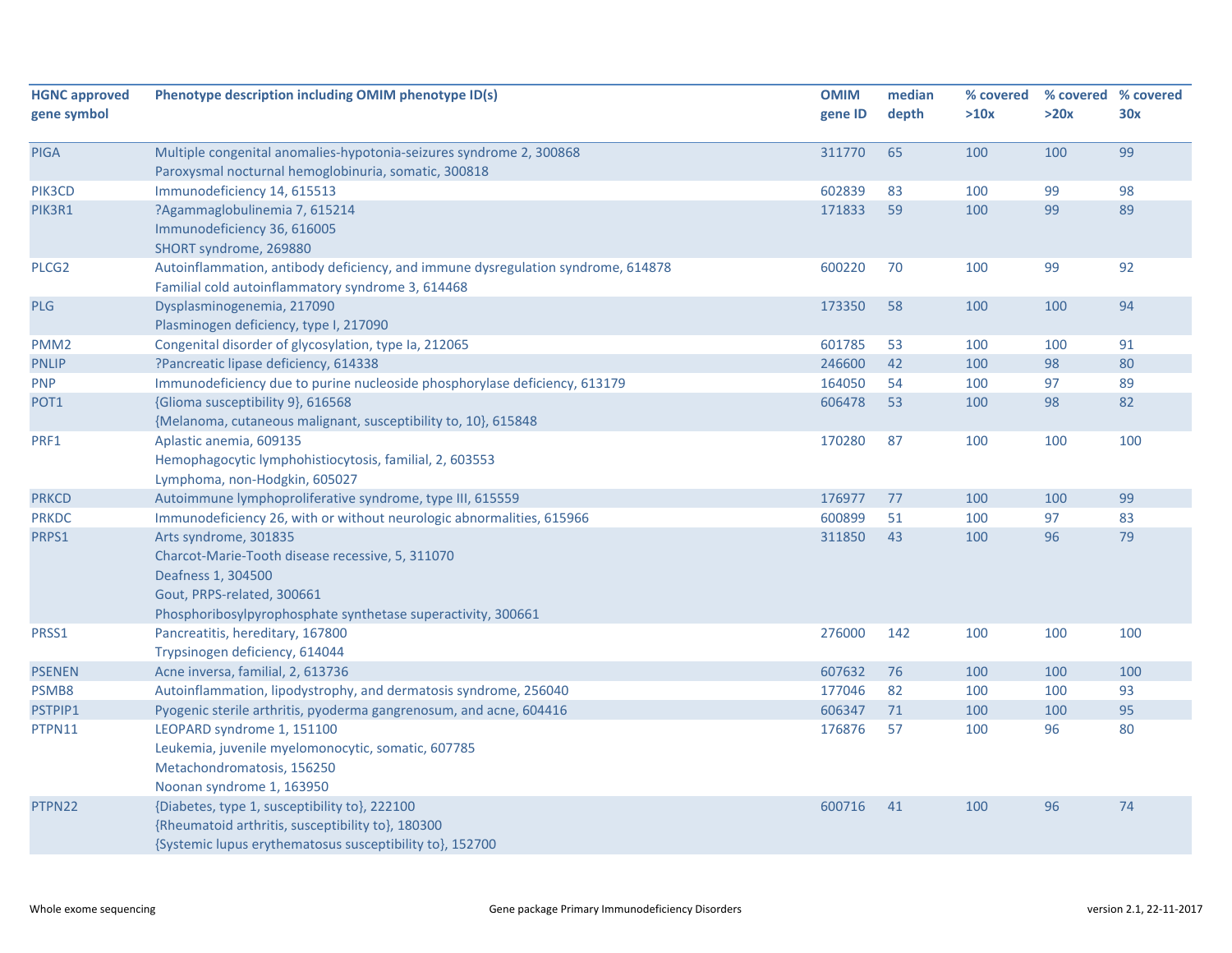| <b>HGNC approved</b> | Phenotype description including OMIM phenotype ID(s)                                                   | <b>OMIM</b> | median | % covered | % covered % covered |     |
|----------------------|--------------------------------------------------------------------------------------------------------|-------------|--------|-----------|---------------------|-----|
| gene symbol          |                                                                                                        | gene ID     | depth  | >10x      | >20x                | 30x |
|                      |                                                                                                        |             |        |           |                     |     |
| <b>PTPRC</b>         | {Hepatitic C virus, susceptibility to}, 609532                                                         | 151460      | 53     | 100       | 98                  | 85  |
|                      | Severe combined immunodeficiency, T cell-negative, B-cell/natural killer-cell positive, 608971         |             |        |           |                     |     |
| RAB27A               | Griscelli syndrome, type 2, 607624                                                                     | 603868      | 90     | 100       | 100                 | 100 |
| RAC <sub>2</sub>     | Neutrophil immunodeficiency syndrome, 608203                                                           | 602049      | 37     | 100       | 94                  | 71  |
| RAG1                 | Alpha/beta T-cell lymphopenia with gamma/delta T-cell expansion, severe cytomegalovirus infection, and | 179615      | 64     | 100       | 100                 | 100 |
|                      | autoimmunity, 609889                                                                                   |             |        |           |                     |     |
|                      | Combined cellular and humoral immune defects with granulomas, 233650                                   |             |        |           |                     |     |
|                      | Omenn syndrome, 603554                                                                                 |             |        |           |                     |     |
|                      | Severe combined immunodeficiency, B cell-negative, 601457                                              |             |        |           |                     |     |
| RAG2                 | Combined cellular and humoral immune defects with granulomas, 233650                                   | 179616      | 75     | 100       | 100                 | 100 |
|                      | Omenn syndrome, 603554                                                                                 |             |        |           |                     |     |
|                      | Severe combined immunodeficiency, B cell-negative, 601457                                              |             |        |           |                     |     |
| RASGRP2              | ?Bleeding disorder, platelet-type, 18, 615888                                                          | 605577      | 61     | 100       | 100                 | 100 |
| RBCK1                | Polyglucosan body myopathy 1 with or without immunodeficiency, 615895                                  | 610924      | 59     | 100       | 100                 | 99  |
| <b>RDX</b>           | Deafness 24, 611022                                                                                    | 179410      | 83     | 100       | 99                  | 95  |
| RECQL4               | Baller-Gerold syndrome, 218600                                                                         | 603780      | 49     | 100       | 94                  | 75  |
|                      | RAPADILINO syndrome, 266280                                                                            |             |        |           |                     |     |
|                      | Rothmund-Thomson syndrome, 268400                                                                      |             |        |           |                     |     |
| RFX5                 | Bare lymphocyte syndrome, type II, complementation group C, 209920                                     | 601863      | 95     | 100       | 100                 | 98  |
|                      | Bare lymphocyte syndrome, type II, complementation group E, 209920                                     |             |        |           |                     |     |
| RFX6                 | Mitchell-Riley syndrome, 615710                                                                        | 612659      | 72     | 100       | 100                 | 95  |
| <b>RFXANK</b>        | MHC class II deficiency, complementation group B, 209920                                               | 603200      | 62     | 100       | 97                  | 80  |
| <b>RFXAP</b>         | Bare lymphocyte syndrome, type II, complementation group D, 209920                                     | 601861      | 71     | 100       | 100                 | 99  |
| <b>RHOH</b>          | No OMIM phenotype                                                                                      | 602037      | 129    | 100       | 100                 | 100 |
| <b>RMRP</b>          | Anauxetic dysplasia 1, 607095                                                                          | 157660      | 69     | 100       | 100                 | 100 |
|                      | Cartilage-hair hypoplasia, 250250                                                                      |             |        |           |                     |     |
|                      | Metaphyseal dysplasia without hypotrichosis, 250460                                                    |             |        |           |                     |     |
| RNASEH2A             | Aicardi-Goutieres syndrome 4, 610333                                                                   | 606034      | 73     | 100       | 100                 | 99  |
| RNASEH2B             | Aicardi-Goutieres syndrome 2, 610181                                                                   | 610326      | 48     | 100       | 97                  | 81  |
| RNASEH2C             | Aicardi-Goutieres syndrome 3, 610329                                                                   | 610330      | 139    | 100       | 100                 | 100 |
| <b>RNF168</b>        | RIDDLE syndrome, 611943                                                                                | 612688      | 70     | 100       | 98                  | 90  |
| <b>RNF31</b>         | No OMIM phenotype                                                                                      | 612487      | 81     | 100       | 100                 | 98  |
| <b>RORC</b>          | Immunodeficiency 42, 616622                                                                            | 602943      | 68     | 100       | 100                 | 100 |
| <b>RPSA</b>          | Asplenia, isolated congenital, 271400                                                                  | 150370      | 72     | 100       | 100                 | 100 |
| RRAS2                | Ovarian carcinoma                                                                                      | 600098      | 48     | 100       | 96                  | 77  |
| RSPH9                | Ciliary dyskinesia, primary, 12, 612650                                                                | 612648      | 85     | 100       | 100                 | 99  |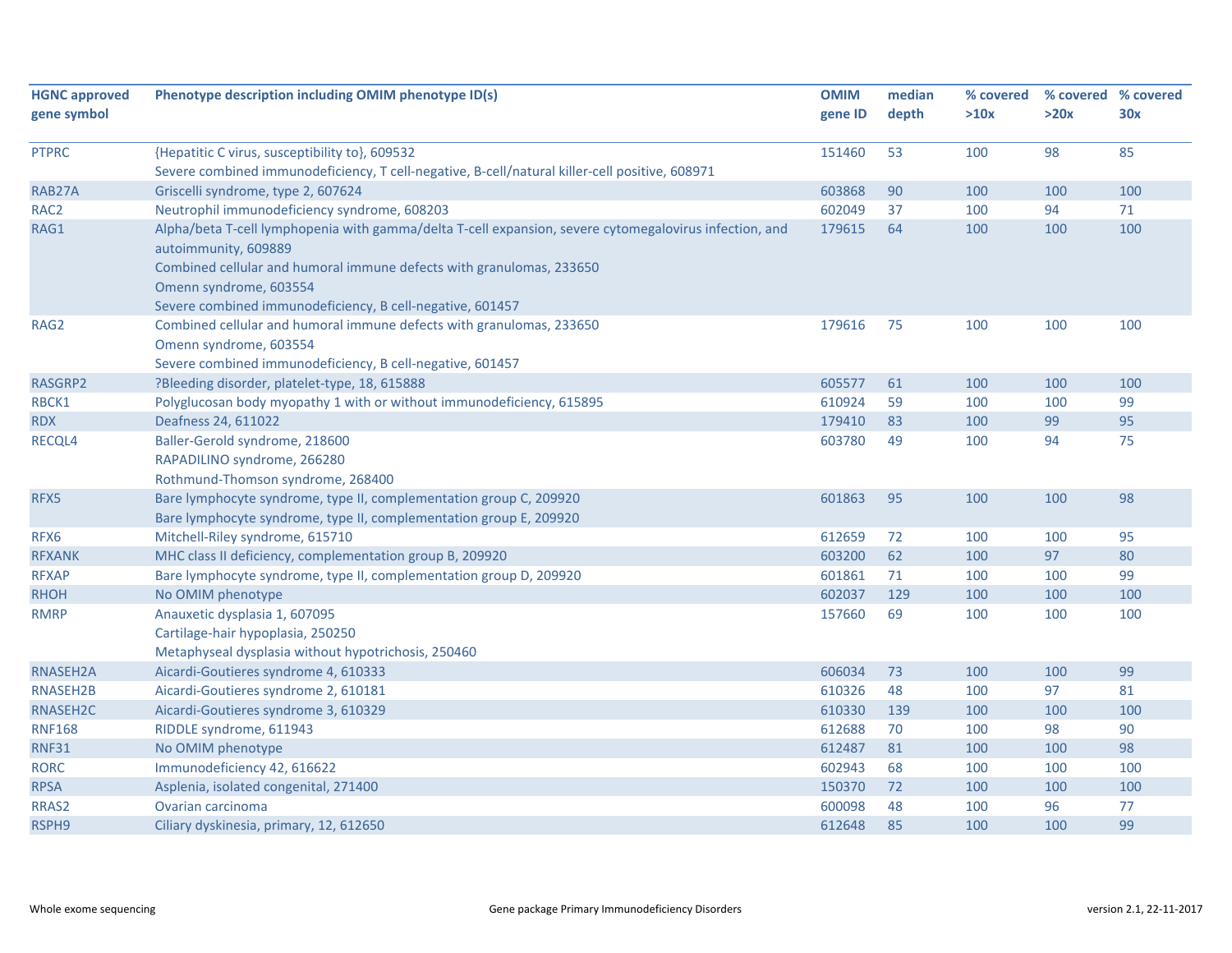| <b>HGNC approved</b>             | Phenotype description including OMIM phenotype ID(s)                                       | <b>OMIM</b> | median | % covered |      | % covered % covered |
|----------------------------------|--------------------------------------------------------------------------------------------|-------------|--------|-----------|------|---------------------|
| gene symbol                      |                                                                                            | gene ID     | depth  | >10x      | >20x | 30x                 |
|                                  |                                                                                            |             |        |           |      |                     |
| RTEL1                            | Dyskeratosis congenita 4, 615190                                                           | 608833      | 80     | 100       | 100  | 98                  |
|                                  | Dyskeratosis congenita 5, 615190                                                           |             |        |           |      |                     |
|                                  | Pulmonary fibrosis and/or bone marrow failure, telomere-related, 3, 616373                 |             |        |           |      |                     |
| RTL1                             | No OMIM phenotype                                                                          | 611896      | 119    | 100       | 100  | 99                  |
| SAMHD1                           | Aicardi-Goutieres syndrome 5, 612952                                                       | 606754      | 49     | 100       | 93   | 69                  |
|                                  | ?Chilblain lupus 2, 614415                                                                 |             |        |           |      |                     |
| SAR1B                            | Chylomicron retention disease, 246700                                                      | 607690      | 53     | 100       | 100  | 82                  |
| <b>SBDS</b>                      | {Aplastic anemia, susceptibility to}, 609135                                               | 607444      | 49     | 100       | 100  | 92                  |
|                                  | Shwachman-Diamond syndrome, 260400                                                         |             |        |           |      |                     |
| SEMA3E                           | ?CHARGE syndrome, 214800                                                                   | 608166      | 44     | 100       | 98   | 78                  |
| SERAC1                           | 3-methylglutaconic aciduria with deafness, encephalopathy, and Leigh-like syndrome, 614739 | 614725      | 44     | 100       | 92   | 66                  |
| SERPING1                         | Angioedema, hereditary, types I and II, 106100                                             | 606860      | 74     | 100       | 100  | 96                  |
|                                  | Complement component 4, partial deficiency of, 120790                                      |             |        |           |      |                     |
| SH <sub>2</sub> B <sub>3</sub>   | Erythrocytosis, somatic, 133100                                                            | 605093      | 76     | 100       | 100  | 100                 |
|                                  | Myelofibrosis, somatic, 254450                                                             |             |        |           |      |                     |
|                                  | Thrombocythemia, somatic, 187950                                                           |             |        |           |      |                     |
| SH <sub>2</sub> D <sub>1</sub> A | Lymphoproliferative syndrome, 1, 308240                                                    | 300490      | 44     | 100       | 99   | 79                  |
| SH3BP2                           | Cherubism, 118400                                                                          | 602104      | 62     | 91        | 91   | 91                  |
| SI                               | Sucrase-isomaltase deficiency, congenital, 222900                                          | 609845      | 45     | 100       | 97   | 80                  |
| SKIV2L                           | Trichohepatoenteric syndrome 2, 614602                                                     | 600478      | 87     | 100       | 100  | 100                 |
| <b>SLC10A2</b>                   | Bile acid malabsorption, primary, 613291                                                   | 601295      | 61     | 100       | 98   | 85                  |
| <b>SLC26A3</b>                   | Diarrhea 1, secretory chloride, congenital, 214700                                         | 126650      | 52     | 100       | 99   | 88                  |
| <b>SLC29A3</b>                   | Histiocytosis-lymphadenopathy plus syndrome, 602782                                        | 612373      | 85     | 100       | 100  | 99                  |
| SLC <sub>2</sub> A <sub>2</sub>  | {Diabetes mellitus, noninsulin-dependent}, 125853                                          | 138160      | 47     | 100       | 99   | 86                  |
|                                  | Fanconi-Bickel syndrome, 227810                                                            |             |        |           |      |                     |
| SLC <sub>2</sub> A <sub>5</sub>  | No OMIM phenotype                                                                          | 138230      | 65     | 100       | 100  | 96                  |
| <b>SLC35A1</b>                   | Congenital disorder of glycosylation, type IIf, 603585                                     | 605634      | 49     | 100       | 99   | 82                  |
| <b>SLC35C1</b>                   | Congenital disorder of glycosylation, type IIc, 266265                                     | 605881      | 89     | 100       | 100  | 99                  |
| <b>SLC37A4</b>                   | Glycogen storage disease Ib, 232220                                                        | 602671      | 69     | 100       | 100  | 97                  |
|                                  | Glycogen storage disease Ic, 232240                                                        |             |        |           |      |                     |
| <b>SLC39A4</b>                   | Acrodermatitis enteropathica, 201100                                                       | 607059      | 71     | 100       | 100  | 100                 |
| <b>SLC46A1</b>                   | Folate malabsorption, hereditary, 229050                                                   | 611672      | 75     | 100       | 100  | 99                  |
| SLC5A1                           | Glucose/galactose malabsorption, 606824                                                    | 182380      | 70     | 100       | 96   | 86                  |
| SLC7A7                           | Lysinuric protein intolerance, 222700                                                      | 603593      | 54     | 100       | 97   | 88                  |
| SMARCAL1                         | Schimke immunoosseous dysplasia, 242900                                                    | 606622      | 61     | 100       | 99   | 93                  |
| SOCS4                            | No OMIM phenotype                                                                          | 616337      | 64     | 100       | 100  | 100                 |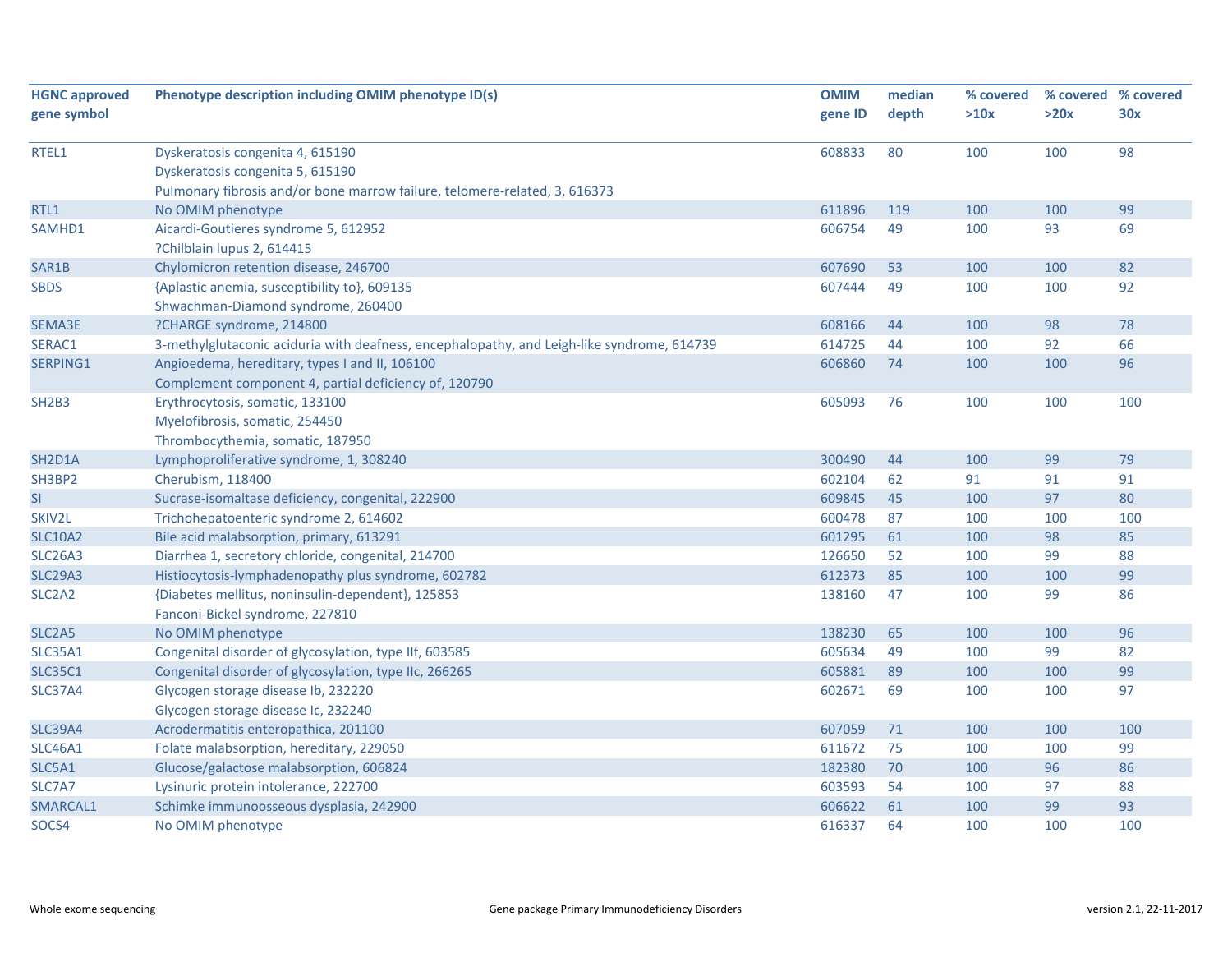| <b>HGNC approved</b> | Phenotype description including OMIM phenotype ID(s)                                           | <b>OMIM</b> | median | % covered | % covered % covered |     |
|----------------------|------------------------------------------------------------------------------------------------|-------------|--------|-----------|---------------------|-----|
| gene symbol          |                                                                                                | gene ID     | depth  | >10x      | >20x                | 30x |
|                      |                                                                                                |             |        |           |                     |     |
| SP110                | Hepatic venoocclusive disease with immunodeficiency, 235550                                    | 604457      | 44     | 100       | 99                  | 85  |
|                      | {Mycobacterium tuberculosis, susceptibility to}, 607948                                        |             |        |           |                     |     |
| SPINK5               | Atopy, 147050                                                                                  | 605010      | 46     | 100       | 96                  | 82  |
|                      | Netherton syndrome, 256500                                                                     |             |        |           |                     |     |
| SPINT <sub>2</sub>   | Diarrhea 3, secretory sodium, congenital, syndromic, 270420                                    | 605124      | 59     | 100       | 100                 | 99  |
| STAT1                | Immunodeficiency 31A, mycobacteriosis, 614892                                                  | 600555      | 43     | 100       | 96                  | 80  |
|                      | Immunodeficiency 31B, mycobacterial and viral infections, 613796                               |             |        |           |                     |     |
|                      | Immunodeficiency 31C, 614162                                                                   |             |        |           |                     |     |
| STAT2                | Immunodeficiency 44, 616636                                                                    | 600556      | 60     | 100       | 99                  | 91  |
| STAT3                | Autoimmune disease, multisystem, infantile-onset, 1, 615952                                    | 102582      | 60     | 100       | 100                 | 91  |
|                      | Hyper-IgE recurrent infection syndrome, 147060                                                 |             |        |           |                     |     |
| STAT4                | {Systemic lupus erythematosus, susceptibility to, 11}, 612253                                  | 600558      | 44     | 100       | 95                  | 77  |
| STAT5B               | Growth hormone insensitivity with immunodeficiency, 245590                                     | 604260      | 71     | 100       | 99                  | 89  |
|                      | Leukemia, acute promyelocytic, somatic, 102578                                                 |             |        |           |                     |     |
| STAT6                | No OMIM phenotype                                                                              | 601512      | 60     | 100       | 99                  | 93  |
| STIM1                | Immunodeficiency 10, 612783                                                                    | 605921      | 64     | 100       | 100                 | 94  |
|                      | Myopathy, tubular aggregate, 1, 160565                                                         |             |        |           |                     |     |
|                      | Stormorken syndrome, 185070                                                                    |             |        |           |                     |     |
| STK4                 | T-cell immunodeficiency, recurrent infections, autoimmunity, and cardiac malformations, 614868 | 604965      | 58     | 100       | 100                 | 93  |
| <b>STX11</b>         | Hemophagocytic lymphohistiocytosis, familial, 4, 603552                                        | 605014      | 162    | 100       | 100                 | 100 |
| STX3                 | No OMIM phenotype                                                                              | 600876      | 53     | 100       | 99                  | 87  |
| STXBP2               | Hemophagocytic lymphohistiocytosis, familial, 5, 613101                                        | 601717      | 68     | 100       | 100                 | 93  |
| TAP1                 | Bare lymphocyte syndrome, type I, 604571                                                       | 170260      | 83     | 100       | 100                 | 99  |
| TAP2                 | Bare lymphocyte syndrome, type I, due to TAP2 deficiency, 604571                               | 170261      | 67     | 100       | 100                 | 97  |
|                      | Wegener-like granulomatosis                                                                    |             |        |           |                     |     |
| <b>TAPBP</b>         | Bare lymphocyte syndrome, type I, 604571                                                       | 601962      | 70     | 100       | 100                 | 100 |
| <b>TAZ</b>           | Barth syndrome, 302060                                                                         | 300394      | 59     | 100       | 91                  | 90  |
| TBK1                 | Frontotemporal dementia and/or amyotrophic lateral sclerosis 4, 616439                         | 604834      | 57     | 100       | 97                  | 82  |
| TBX1                 | Conotruncal anomaly face syndrome, 217095                                                      | 602054      | 44     | 91        | 78                  | 67  |
|                      | DiGeorge syndrome, 188400                                                                      |             |        |           |                     |     |
|                      | Tetralogy of Fallot, 187500                                                                    |             |        |           |                     |     |
|                      | Velocardiofacial syndrome, 192430                                                              |             |        |           |                     |     |
| TCF3                 | Agammaglobulinemia 8, 616941                                                                   | 147141      | 61     | 100       | 100                 | 94  |
| TCIRG1               | Osteopetrosis 1, 259700                                                                        | 604592      | 79     | 100       | 100                 | 92  |
| TCN <sub>2</sub>     | Transcobalamin II deficiency, 275350                                                           | 613441      | 76     | 100       | 100                 | 99  |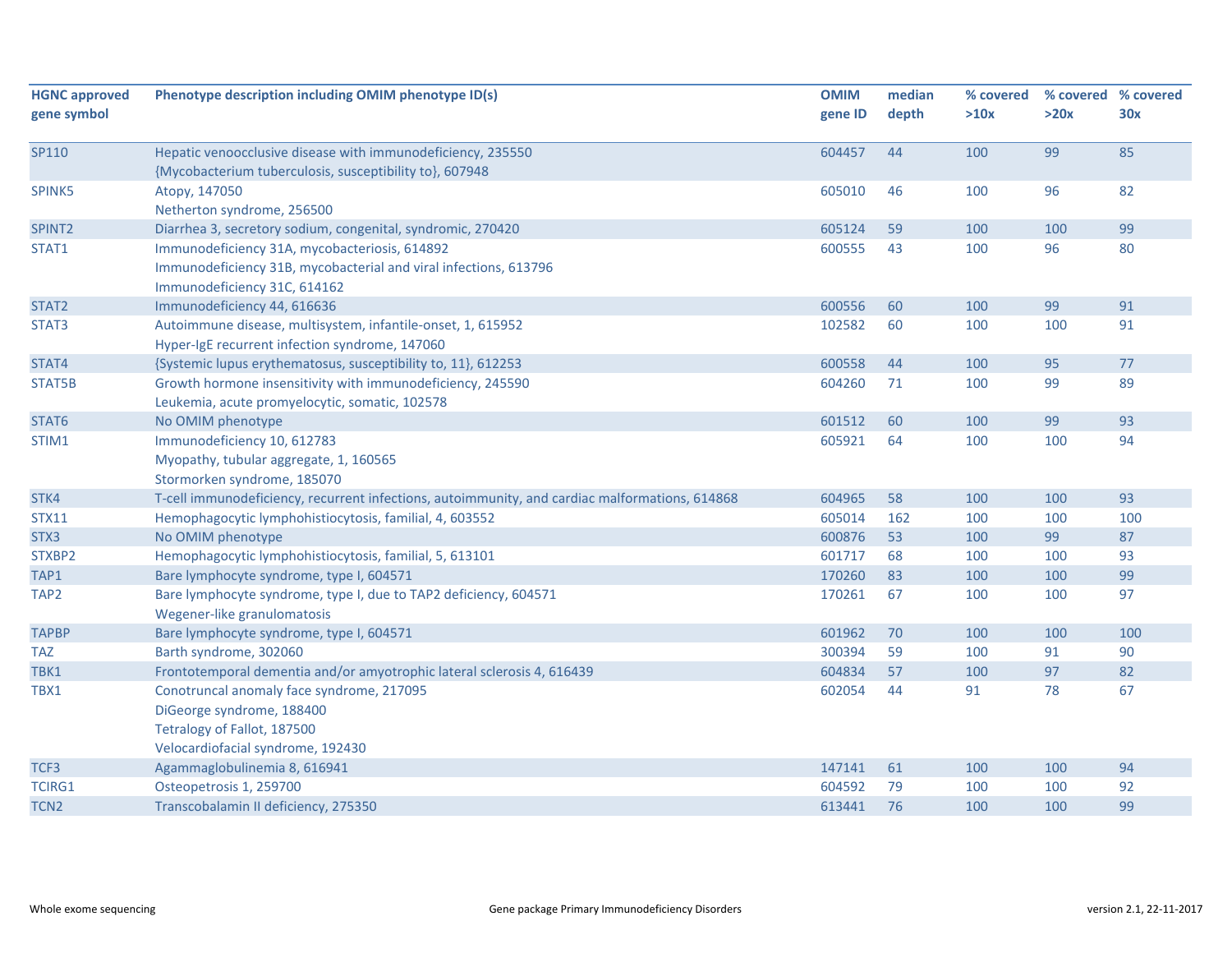| <b>HGNC approved</b> | Phenotype description including OMIM phenotype ID(s)                         | <b>OMIM</b> | median           | % covered | % covered % covered |     |
|----------------------|------------------------------------------------------------------------------|-------------|------------------|-----------|---------------------|-----|
| gene symbol          |                                                                              | gene ID     | depth            | >10x      | >20x                | 30x |
|                      |                                                                              |             |                  |           |                     |     |
| <b>TERC</b>          | {Aplastic anemia}, 614743                                                    | 602322      | No coverage data |           |                     |     |
|                      | Dyskeratosis congenita 1, 127550                                             |             |                  |           |                     |     |
|                      | {Pulmonary fibrosis, idiopathic, susceptibility to}, 614743                  |             |                  |           |                     |     |
| <b>TERT</b>          | {Dyskeratosis congenita 2}, 613989                                           | 187270      | 85               | 100       | 100                 | 94  |
|                      | {Dyskeratosis congenita 4}, 613989                                           |             |                  |           |                     |     |
|                      | {Leukemia, acute myeloid}, 601626                                            |             |                  |           |                     |     |
|                      | {Melanoma, cutaneous malignant, 9}, 615134                                   |             |                  |           |                     |     |
|                      | {Pulmonary fibrosis and/or bone marrow failure, telomere-related, 1}, 614742 |             |                  |           |                     |     |
| <b>TFRC</b>          | Immunodeficiency 46, 616740                                                  | 190010      | 41               | 100       | 96                  | 70  |
| <b>THBD</b>          | {Hemolytic uremic syndrome, atypical, susceptibility to, 6}, 612926          | 188040      | 131              | 100       | 100                 | 100 |
|                      | Thrombophilia due to thrombomodulin defect, 614486                           |             |                  |           |                     |     |
| <b>TICAM1</b>        | {Herpes simplex encephalitic, susceptibility to, 6}, 614850                  | 607601      | 107              | 100       | 100                 | 100 |
| TINF <sub>2</sub>    | Dyskeratosis congenita 3, 613990                                             | 604319      | 94               | 100       | 100                 | 100 |
|                      | Revesz syndrome, 268130                                                      |             |                  |           |                     |     |
| <b>TIRAP</b>         | {Bacteremia, protection against}, 614382                                     | 606252      | 86               | 100       | 100                 | 100 |
|                      | {Malaria, protection against}, 611162                                        |             |                  |           |                     |     |
|                      | {Pneumococcal disease, invasive, protection against}, 610799                 |             |                  |           |                     |     |
|                      | {Tuberculosis, protection against}, 607948                                   |             |                  |           |                     |     |
| TLR3                 | {HIV1 infection, resistance to}, 609423                                      | 603029      | 54               | 100       | 100                 | 97  |
|                      | {Herpes simplex encephalitis, susceptibility to, 2}, 613002                  |             |                  |           |                     |     |
| TLR4                 | No OMIM phenotype                                                            | 603030      | 49               | 100       | 100                 | 97  |
| TMC6                 | Epidermodysplasia verruciformis, 226400                                      | 605828      | 59               | 100       | 100                 | 98  |
| TMC8                 | Epidermodysplasia verruciformis, 226400                                      | 605829      | 68               | 100       | 100                 | 98  |
| <b>TMEM173</b>       | STING-associated vasculopathy, infantile-onset, 615934                       | 612374      | 79               | 100       | 100                 | 100 |
| TMPRSS15             | Enterokinase deficiency, 226200                                              | 606635      | 48               | 100       | 97                  | 82  |
| <b>TNFAIP3</b>       | Autoinflammatory syndrome, familial, Behcet-like, 616744                     | 191163      | 66               | 100       | 98                  | 90  |
| TNFRSF11A            | Osteolysis, familial expansile, 174810                                       | 603499      | 66               | 95        | 95                  | 91  |
|                      | Osteopetrosis 7, 612301                                                      |             |                  |           |                     |     |
|                      | {Paget disease of bone 2, early-onset}, 602080                               |             |                  |           |                     |     |
| TNFRSF13B            | Immunodeficiency, common variable, 2, 240500                                 | 604907      | 55               | 100       | 100                 | 96  |
|                      | Immunoglobulin A deficiency 2, 609529                                        |             |                  |           |                     |     |
| TNFRSF13C            | Immunodeficiency, common variable, 4, 613494                                 | 606269      | 53               | 100       | 84                  | 65  |
| TNFRSF1A             | {Multiple sclerosis, susceptibility to, 5}, 614810                           | 191190      | 66               | 100       | 99                  | 93  |
|                      | Periodic fever, familial, 142680                                             |             |                  |           |                     |     |
| <b>TNFRSF4</b>       | ?Immunodeficiency 16, 615593                                                 | 600315      | 61               | 100       | 94                  | 84  |
| TNFSF12              | No OMIM phenotype                                                            | 602695      | 58               | 100       | 100                 | 93  |
| TNFSF13              | No OMIM phenotype                                                            | 604472      | 51               | 100       | 100                 | 86  |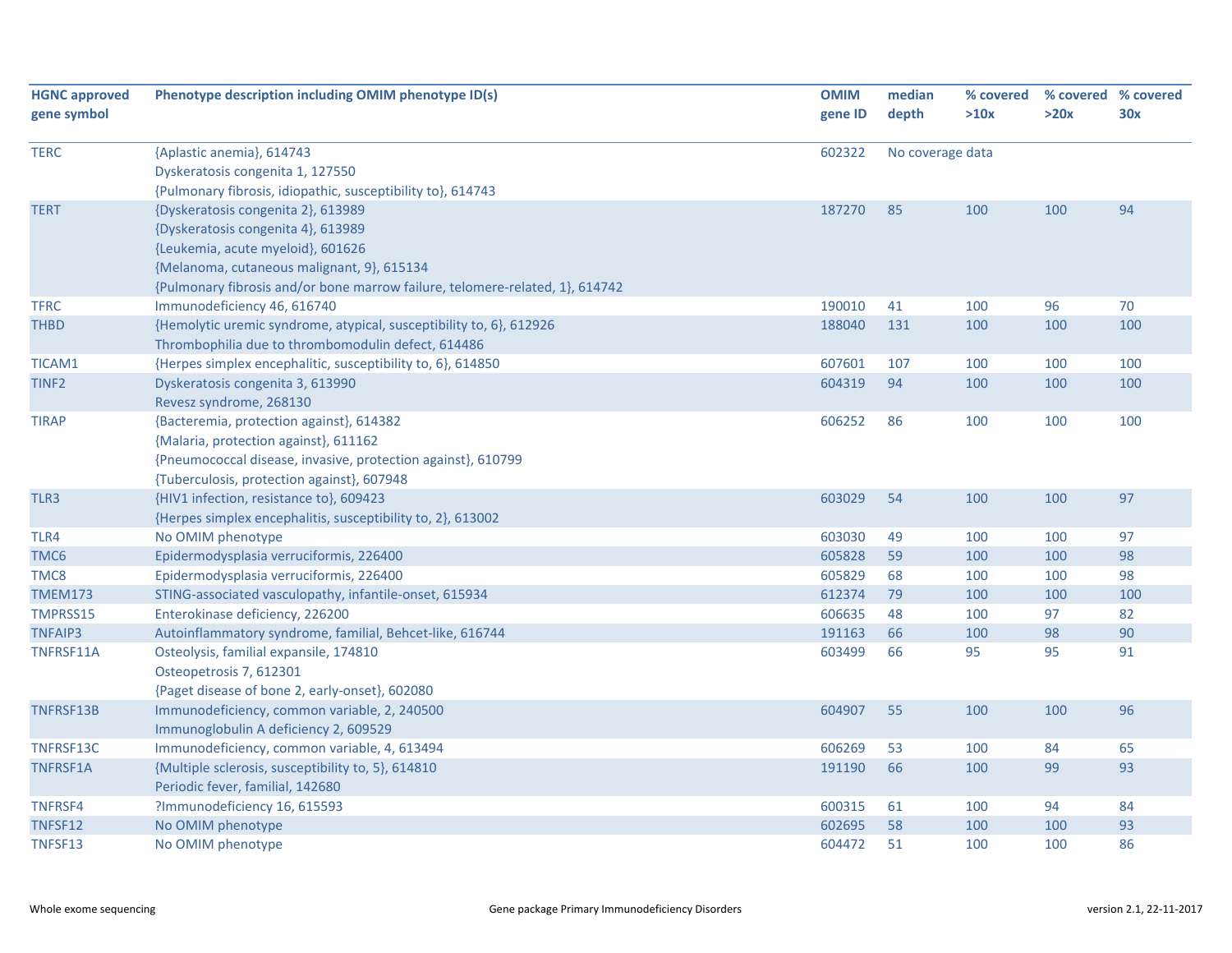| <b>HGNC approved</b> | Phenotype description including OMIM phenotype ID(s)                                                | <b>OMIM</b> | median | % covered |      | % covered % covered |
|----------------------|-----------------------------------------------------------------------------------------------------|-------------|--------|-----------|------|---------------------|
| gene symbol          |                                                                                                     | gene ID     | depth  | >10x      | >20x | 30x                 |
|                      |                                                                                                     |             |        |           |      |                     |
| TNFSF13B             | No OMIM phenotype                                                                                   | 603969      | 39     | 100       | 94   | 82                  |
| TPP1                 | Ceroid lipofuscinosis, neuronal, 2, 204500                                                          | 607998      | 70     | 100       | 100  | 99                  |
|                      | Spinocerebellar ataxia 7, 609270                                                                    |             |        |           |      |                     |
| TPP <sub>2</sub>     | No OMIM phenotype                                                                                   | 190470      | 41     | 100       | 93   | 70                  |
| TRAF3                | {?Herpes simplex encephalitis, susceptibility to, 3}, 614849                                        | 601896      | 69     | 100       | 100  | 97                  |
| TRAF3IP2             | ?Candidiasis, familial, 8, 615527                                                                   | 607043      | 70     | 100       | 100  | 93                  |
|                      | {Psoriasis susceptibility 13}, 614070                                                               |             |        |           |      |                     |
| TREX1                | Aicardi-Goutieres syndrome 1, dominant and recessive, 225750                                        | 606609      | 116    | 100       | 100  | 100                 |
|                      | Chilblain lupus, 610448                                                                             |             |        |           |      |                     |
|                      | {Systemic lupus erythematosus, susceptibility to}, 152700                                           |             |        |           |      |                     |
|                      | Vasculopathy, retinal, with cerebral leukodystrophy, 192315                                         |             |        |           |      |                     |
| TRNT1                | Retinitis pigmentosa and erythrocytic microcytosis, 616959                                          | 612907      | 55     | 100       | 97   | 83                  |
|                      | Sideroblastic anemia with B-cell immunodeficiency, periodic fevers, and developmental delay, 616084 |             |        |           |      |                     |
| TTC37                | Trichohepatoenteric syndrome 1, 222470                                                              | 614589      | 43     | 100       | 97   | 80                  |
| <b>TTC7A</b>         | Gastrointestinal defects and immunodeficiency syndrome, 243150                                      | 609332      | 68     | 100       | 99   | 94                  |
| TYK <sub>2</sub>     | Immunodeficiency 35, 611521                                                                         | 176941      | 83     | 100       | 100  | 100                 |
| <b>UNC119</b>        | ?Cone-rod dystrophy                                                                                 | 604011      | 65     | 100       | 100  | 96                  |
|                      | ?Immunodeficiency 13, 615518                                                                        |             |        |           |      |                     |
| UNC13D               | Hemophagocytic lymphohistiocytosis, familial, 3, 608898                                             | 608897      | 70     | 100       | 100  | 100                 |
| <b>UNC93B1</b>       | {Herpes simplex encephalitis, susceptibility to, 1}, 610551                                         | 608204      | 46     | 93        | 76   | 63                  |
| <b>UNG</b>           | Immunodeficiency with hyper IgM, type 5, 608106                                                     | 191525      | 60     | 100       | 100  | 99                  |
| USB1                 | Poikiloderma with neutropenia, 604173                                                               | 613276      | 47     | 100       | 99   | 85                  |
| VPS13B               | Cohen syndrome, 216550                                                                              | 607817      | 54     | 100       | 98   | 87                  |
| <b>VPS45</b>         | Neutropenia, severe congenital, 5, 615285                                                           | 610035      | 52     | 100       | 99   | 86                  |
| <b>WAS</b>           | Neutropenia, severe congenital, 300299                                                              | 300392      | 54     | 96        | 84   | 75                  |
|                      | Thrombocytopenia, 313900                                                                            |             |        |           |      |                     |
|                      | Thrombocytopenia, intermittent, 313900                                                              |             |        |           |      |                     |
|                      | Wiskott-Aldrich syndrome, 301000                                                                    |             |        |           |      |                     |
| WIPF1                | ?Wiskott-Aldrich syndrome 2, 614493                                                                 | 602357      | 82     | 100       | 98   | 88                  |
| WRAP53               | Dyskeratosis congenita 3, 613988                                                                    | 612661      | 95     | 100       | 100  | 100                 |
| XBP1                 | {Major affective disorder-7, susceptibility to}, 612371                                             | 194355      | 51     | 100       | 98   | 89                  |
| <b>XIAP</b>          | Lymphoproliferative syndrome, 2, 300635                                                             | 300079      | 52     | 100       | 96   | 85                  |
| XRCC4                | Short stature, microcephaly, and endocrine dysfunction, 616541                                      | 194363      | 41     | 100       | 97   | 78                  |
| XRCC5                | No OMIM phenotype                                                                                   | 194364      | 52     | 100       | 99   | 88                  |
| XRCC6                | No OMIM phenotype                                                                                   | 152690      | 110    | 100       | 98   | 90                  |
| ZAP70                | Autoimmune disease, multisystem, infantile-onset, 2, 617006                                         | 176947      | 86     | 100       | 100  | 100                 |
|                      | Immunodeficiency 48, 269840                                                                         |             |        |           |      |                     |